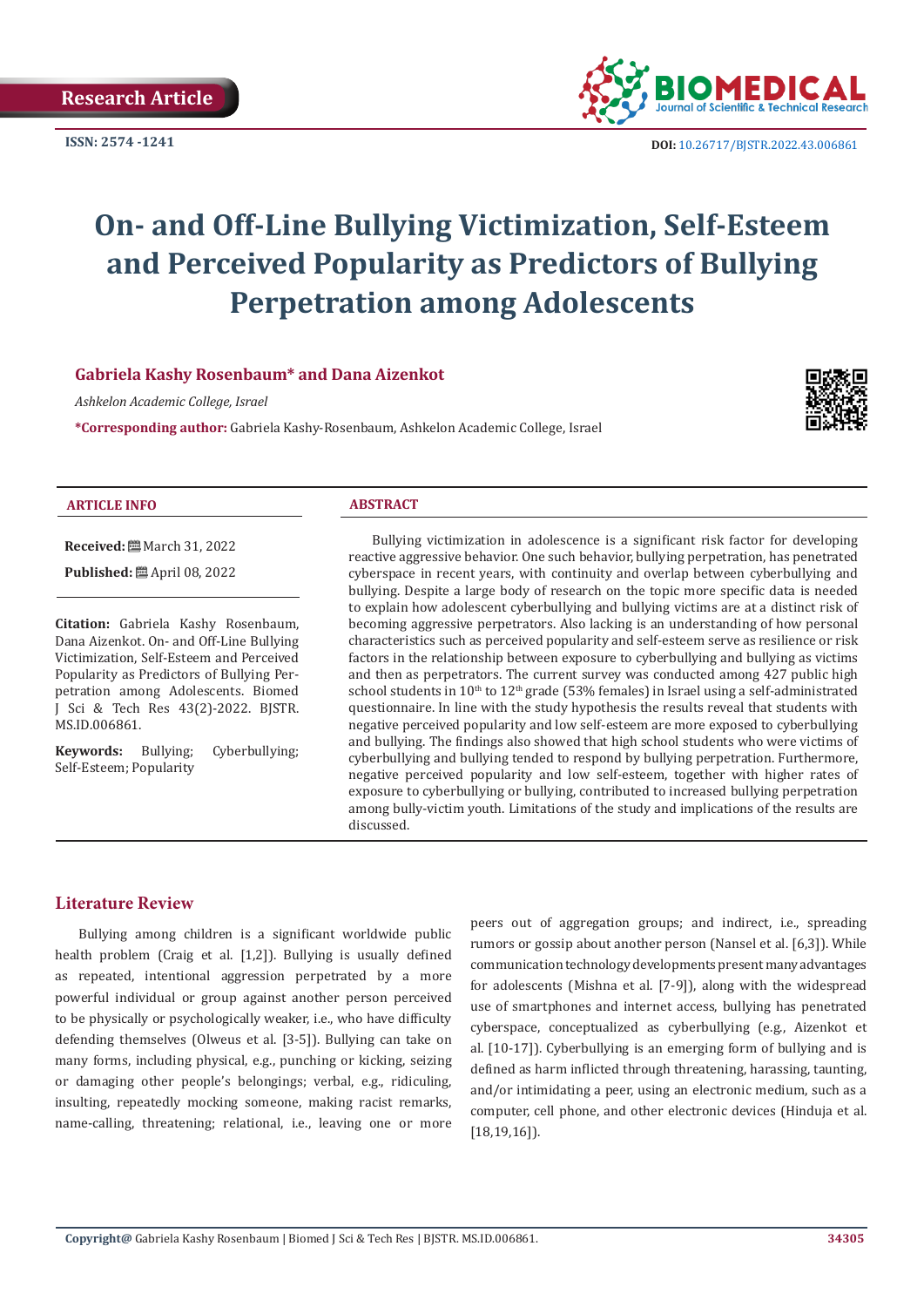Similar to definitions of traditional bullying, cyberbullying definitions include aggressive perpetration with the intent to harm (Kiriakidis et al. [19]). Cyberbullying uses online media to send cruel, threatening, embarrassing, vicious messages in private or group chats. It also includes creating websites with pictures or jokes about victims and inviting other classmates to participate in ridiculing victims online, and tricking victims into revealing sensitive information through instant messaging and then forwarding it to others (Kiriakidis et al. [19]). Cyberbullying is manifested in

- **(a)** Verbal violence (mockery, curses, insults, derogatory names, threats);
- **(b)** Group violence (opening a group against someone, group shunning or group selectivity - opening a group without a person against their will, preventing entry into a group, forced removal from a group); and,
- **(c)** Visual violence (using photos or videos offensively) (Aizenkot et al. [10,20,21]).

Unlike traditional bullying, cyberbullies do not see the distress of their victims (Kiriakidis et al. [19]), and cyberbullying quickly reaches a wide audience (Hinduja et al. [18]), and is hard to erase (Pieschl et al. [22]). Bullying and cyberbullying have several characteristics in common, among them the imbalance of power between the aggressor and the victim and the intentionality and replication of the violent perpetration (Navarro et al. [23,15]). Bullying and cyberbullying mainly consist of relational aggression, including social exclusion or injuring the victim's reputation, gossiping, slandering and sabotage (Hinduja et al. [18,24,25]). Bullying and cyberbullying most often occur in spaces with little adult supervision, and since they are difficult to detect or trace (Kiriakidis et al. [19]). bullies are less wary of being identified. Accordingly, off- and on-line bullying actions usually take place in front of bystanders (Cantone et al. [26]). These similarities led some researchers to consider cyberbullying a modality of traditional bullying (Erdur Baker et al. [27-29]). For school students cyberbullying is a particularly insidious form of bullying, as it can occur at school and at home (Hinduja et al. [18]). In fact, numerous studies have found continuity between school bullying and cyberbullying (Aizenkot et al. [14,20,30-34]). Thus, for example, Hinduja and Patchin [18]. showed that over 60% of adolescents were involved in both forms of bullying. Therefore, it is common for aggressors emerging in the classroom to continue their perpetration outside the school, through the smartphone and on the internet (Aizenkot et al. [20]).

# **Perceived Popularity and Self-Esteem of Bullying Victims**

Popularity is generally conceptualized as a shared recognition among peers that a particular person has achieved prestige, visibility or high social standing (Adler et al. [35]). Popularity can be assessed either by sociometric or perceived popularity. These constructs are distinct, as sociometric popularity is a measure of how well liked (vs. disliked) a child is by peers, whereas perceived popularity reflects a child`s popularity (vs. unpopularity) and dominance within the social hierarchy (Parkhurst et al. [36]). Perceived popularity is considered as more predictive of adjustment in adolescence than sociometric popularity (Litwack et al. [37]), as growing empirical and qualitative evidence indicates that perceived popularity is highly valued in adolescence (de Bruyn et al. [38-40], and prized above achievement, friendship and romantic relationships (LaFontana et al. [41]). Sullivan [42] theorized that group-level acceptance is important for development. More specifically, attaining high popularity may contribute to a notable sense of accomplishment and satisfaction and bolster self-esteem (De Bruyn et al. [37,38,41]), which is defined as the individual's subjective evaluation of his or her worth as a person (e.g., Gjerde et al. [43-46]). Self-esteem was found to be highly responsive to social evaluation and external feedback (Crocker et al. [47,48]). Litwack et al. [37] found that perceived popularity uniquely contributed to adolescent adaptation and well-being, predicting less depressive affect and higher self-esteem. This may be explained by the fact that high social status affords adolescents peer reinforcement in which they are sought out as friends, provide support, admired, and emulated (Sandstrom et al. [49]).

In general, bullying victims have low self-esteem, low social status, and experience greater social marginalization and feelings of social rejection and isolation (Brown et al. [50-56]). Most often, adolescents who are not socially accepted tend to be socially incompetent (Shetgiri [2]) and may be characterized by high levels of aggression (Pouwels et al. [57]). In a recent meta-analysis which evaluated 40 independent studies that examined the association between bullying perpetration and self-esteem, Tsaousis [58] reported a significant, negative association between the two constructs. Youth characterized by high perceived popularity usually behave pro-socially (LaFontana et al. [41]) and have welldeveloped social skills, although they may sometimes use bullying to gain or maintain dominance in their peer group. The bully usually aims to undermine the victim's social status and their sense of personal security, while at the same time raising their own selfesteem and social status (Barker et al. [59,25]). In Research indicates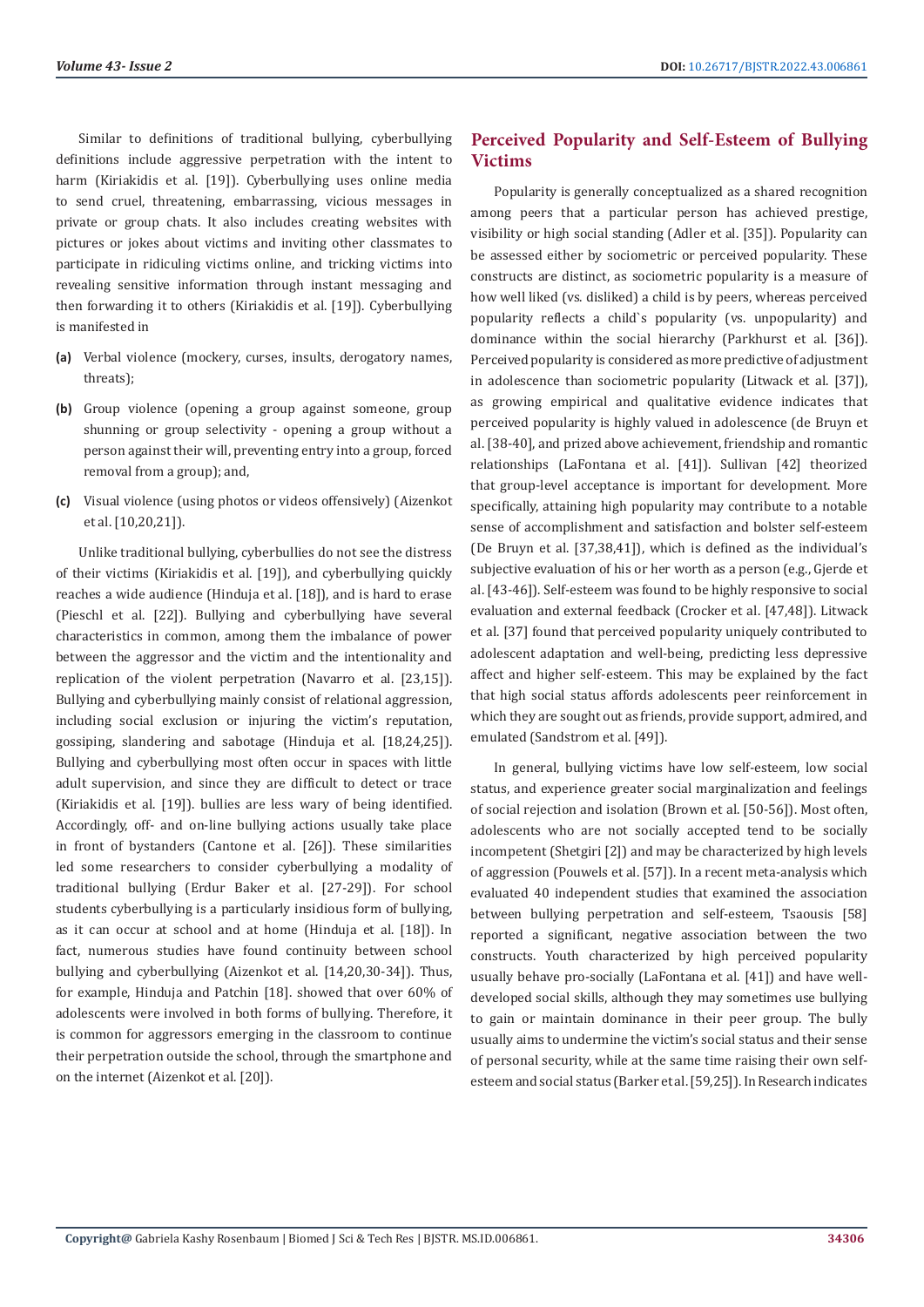that conventional bullying is positively associated with perceived popularity but negatively associated with social preference of the bully (Berger et al. [60-63]). Bullying has been described as a dynamic process involving reciprocity between perpetration and victimization (Rose et al. [64]). Research has demonstrated that not all students involved in the bullying cycle are either bullies or victims, as some of the victims fight back against the bullies or bully other targets, thus adopting the role conceptualized as bullyvictim (Kozasa et al. [65-67]), also known as reactive bullies or provocative/aggressive victims (Smokowski et al. [25]).

These may be impulsively aggressive children who respond with aggression to being bullied, or victims who transition from victimization to bullying perpetration over a period of time (Barker et al. [59]). There is less information about bully-victims compared to the other groups (Shetgiri [2]). The victims' reprisals may be aroused when their negative victimization experiences accumulate to a critical point, and when they cannot receive effective assistance from others to improve their situation (Sung et al. [67]). Victims may fight back against their bullies or bully other peers to satisfy their needs, such as enhancement of self-esteem (Kozasa et al. [65,68]), security, emotional ventilation (Lam et al. [69]), and prevention of further bullying (Sekol et al. [70]). Rose et al. [71] found that students with low self-esteem who experienced bullying victimization engaged in higher rates of bullying perpetration when compared with low self-esteem youth who did not experience victimization. The social information processing model (Crick et al. [72-74]) may provide an explanation of how the victim becomes a bully-victim and is based on a five-step process. First, victims notice the social situation in which bullies continually attack them. Second, based on previous experience, the victims may think that they will remain victims if they do not find a way to deal with the situation. Third, the victims may think that imitating bullies by attacking others may be a useful way to achieve their goal. Fourth, the victims evaluate the feasibility of executing their plan, for example of attacking more vulnerable targets. Fifth, the victims may decide to follow through with attacks on these vulnerable targets – thus becoming bully-victims. A recent qualitative study (Sung et al. [67]) provided empirical evidence supporting this model.

# **The Present Study**

The main goal of the present study was to explore the conditions under which exposure to bullying and cyberbullying as a victim is connected to use of violence as a bullying perpetrator. It was assumed that self-esteem and perceived popularity are positively associated with and serve as moderators in the relationship between exposure to bullying as a victim and bullying perpetration. The study also empirically examined the associations between bullying in the physical space and bullying in the virtual space, cyberbullying, among adolescents. Although bullying and cyberbullying have been widely studied in recent decades, many knowledge gaps remain regarding individual and contextual factors that could potentially be the cause or consequence of this aggressive perpetration (Zych et al. [75]). To the best of our knowledge no study to date has examined the relationship between the variables among adolescents. The importance of the research lies in the fact that both off- and on-line, bullies and victims alike have a significantly amplified risk of anxiety, depressive symptoms, drug use and suicidal ideation compared to children who are not bullied or bullies (e.g., Ortega-Barón et al. [76-78,12,29]). The findings of this study may contribute to the debate about bullying and cyberbullying and may have implications for the development of intervention programs in the school setting.

# **Hypothesis**

- **a) Hypothesis 1:** Students who were bullying/cyberbullying victims are more likely to be bullying/cyberbullying perpetrators.
- **b) Hypothesis 2:** There is a strong positive linear relationship between bullying victimization and bullying perpetration in the physical space and the virtual space.
- **c) Hypothesis 3:** Students with perceived popularity and low self-esteem are more likely to be bullying/cyberbullying perpetrators.
- **d) Hypothesis 4:** Negative perceived popularity is negatively correlated with self-esteem.
- **e) Hypothesis 5:** Perceived popularity and self-esteem will moderate the relationship between bullying victimization and bullying perpetration.

# **Method**

# **Participants and Procedure**

Data were collected from 427 students (53% females) from 39 classes in 16 public high schools (average of 11 students from each class) in 10th (50%), 11th (36%) and  $12<sup>th</sup>$  (14%) grade. All schools are located in lower to middle socio-economic status neighborhoods. The study was based on data collected for an extensive follow-up evaluation survey conducted by the Ministry of Education in Israel and overseen by a regional Ministry supervisor which aimed to measure the effectiveness of a largescale preventive intervention program. The intervention goal was to reduce WhatsApp cyberbullying and develop optimal online communication between students. Data used for this study were taken from the first measurement (Time 1) and were collected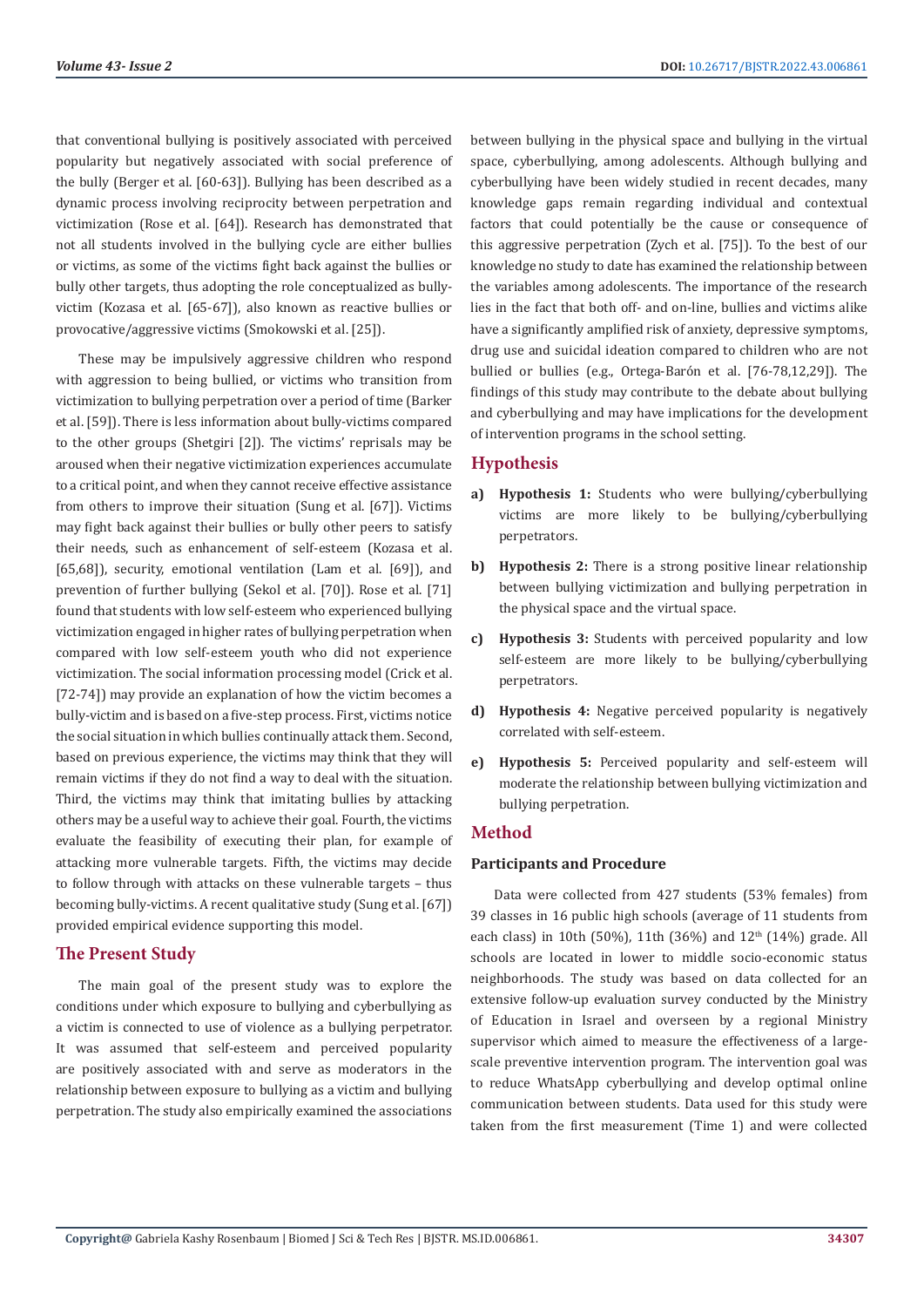before the intervention began. Intervention effects are not reported in the current article. Identifying details except for gender were not collected about the students at the individual level. However, identifying details at the class and school levels were used, among them school name, grade, and class number. It should be noted that the data collected were not sent to the schools, which only received overall information about the school and its students. Students filled the questionnaires voluntarily, there were no mandatory questions and penalties were not imposed on students who chose not to complete the questionnaire or not to participate at all. A teacher was present in the classroom to maintain order while the students filled the questionnaire. Despite the teacher's presence, student privacy was strictly observed since the teacher was not permitted to walk among the students while they completed the survey questionnaires and was specifically requested to respect the privacy of the information they provided. Students completed the survey online at school and had the option of completing it at home.

# **Measures**

#### **Bullying and Cyberbullying Behaviors Between Students**

The questionnaire was comprised of 12 items representing bullying and cyberbullying behaviors which may appear between classmates in the school space and between students on social media. It was based on previous questionnaires that examined bullying and cyberbullying (Aizenkot et al. [20,10,79,80,21]) and was used and validated in previous studies of Israeli children and adolescents (Aizenko et al. [79,10,20]). The 12 items were divided into four dimensions: The first dimension refers to the space where the bullying occurred: 6 items measured bullying in the physical school space and 6 items measured cyberbullying between students in the virtual space. The second dimension addressed the role of the student in the bullying event, as a bully or a bullyvictim. This was performed using a response scale as follows: for every bullying and cyberbullying behavior the student was asked whether they had been the victim of bullying/cyberbullying and whether they had bullied others. It should be emphasized that for each item the student could simultaneously state that they had been bullied and had bullied others. Sample item: "Did a student in your class verbally attack another student on social media this year?" The responses were scored as follows: "I experienced this once" (1 Point); "I experienced this more than once" (2 Points); "I

did this to another student" (1 Point); "It didn't happen this year" (0 Points). Four bullying scores were calculated:

- **(1)** Score for cyberbullying victims;
- **(2)** Score for bullying victims in the physical space;
- **(3)** Score for cyberbullying perpetrators; and
- **(4)** Score for bullying perpetrators in the physical space.

The possible scores for the victims ranged from 0 to 12, with a higher score indicating a higher frequency of bullying victimization, and the possible scores for the bullying perpetrators ranged from 0 to 6, with a higher score indicating a higher rate of bullying perpetration.

#### **Popularity in Class**

The Piers-Harris 2 Children's Self-Concept Scale Popularity Subscale (Piers et al. [81]) was originally developed to provide a brief, self-report instrument for assessing self-concept in children and adolescents. Self-concept refers to a relatively stable set of attitudes reflecting both description and evaluation of one's own perpetration and attributes. Since its introduction the Piers-Harris Scale has enjoyed widespread acceptance among clinicians and researchers. The subscale was translated into Hebrew for the present study using the back translation method. The original popularity subscale included 12 items, 9 of which were selected for the current study as they were found to be specifically suitable for examining perceived popularity in the classroom. Moreover, the subscale items were adapted for the present study in order to specifically examine the respondent's sense of social acceptability in the classroom. Items that refer to the student's perceived social competence, for example "I am shy, were omitted". The items were rated on a 5-point Likert scale from 1 (not true at all) to 5 (very true). Principal component factor analysis with varimax rotation indicated the distribution of items into two factors, one included positive perceived popularity in the classroom (4 items, eigenvalue =1.71) and the other negative perceived popularity in the classroom (5 items, eigenvalue = 3.85) with a total of 62% explained variance (Table 1). Negative and positive popularity scales were mean scored such that a higher score indicates greater agreement with the content of each scale (Table 1).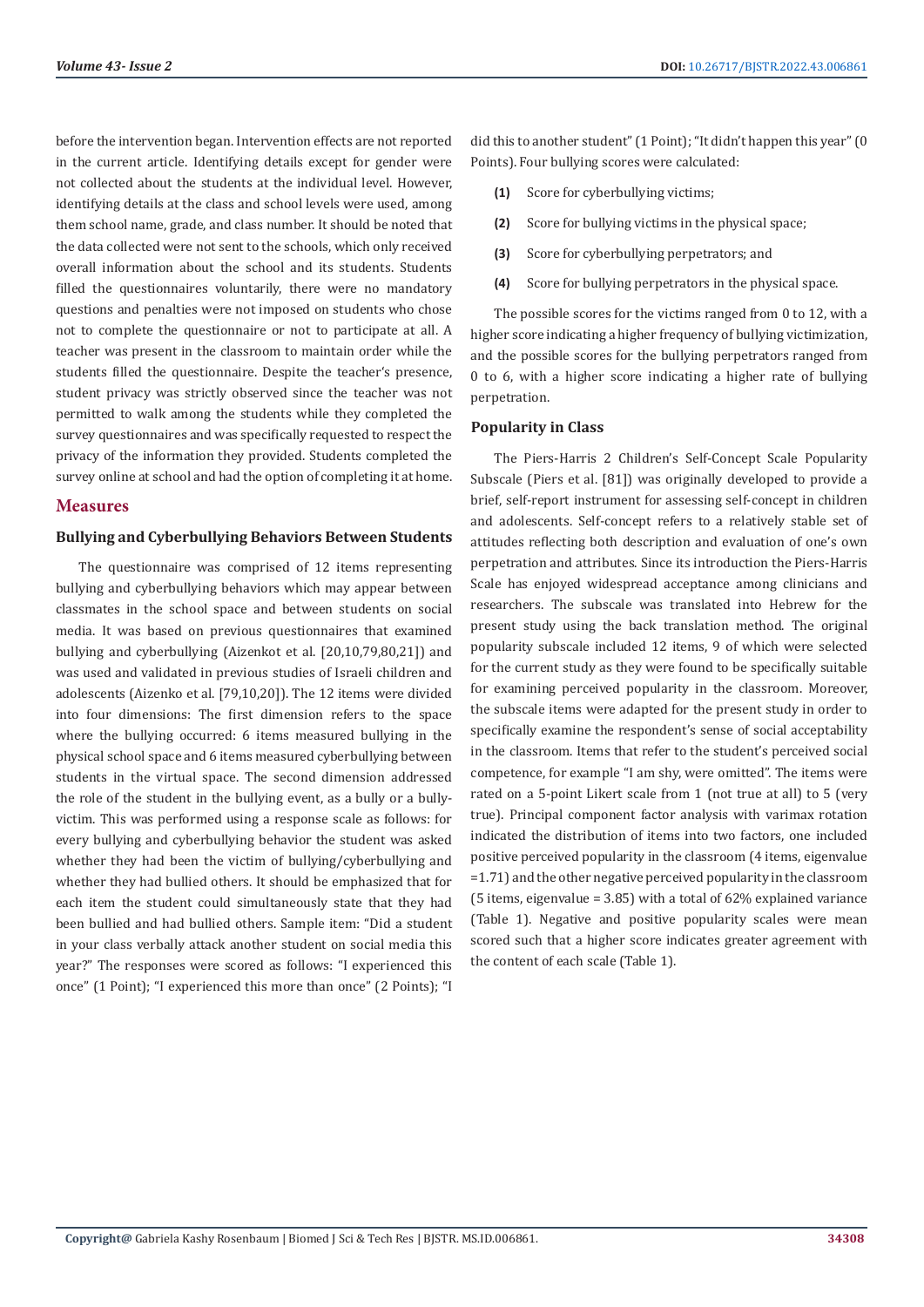|                                                               | <b>Popularity scales</b> |                 |  |  |
|---------------------------------------------------------------|--------------------------|-----------------|--|--|
| Eigenvalue                                                    | <b>Negative</b>          | <b>Positive</b> |  |  |
|                                                               | 3.85                     | 1.71            |  |  |
| 2. Kids in my class mock me                                   | 0.80                     | $-0.06$         |  |  |
| 8. Kids in my class are bullied                               | 0.78                     | $-0.01$         |  |  |
| 5. I am usually among the last ones selected in games         | 0.74                     | $-0.12$         |  |  |
| 4. I am not socially acceptable in my class                   | 0.72                     | $-0.25$         |  |  |
| 3. It is hard for me to connect with kids in my class         | 0.61                     | $-0.38$         |  |  |
| 6. I have a lot of friends in class                           | $-0.21$                  | 0.85            |  |  |
| 7. The kids in my class care about me                         | $-0.23$                  | 0.81            |  |  |
| 1. During breaks I usually spend time with kids from my class | 0.12                     | 0.74            |  |  |
| 9. Most of my classmates like me                              | $-0.32$                  | 0.73            |  |  |
| <b>Explained variance</b>                                     | 32%                      | 30%             |  |  |
| Cronbach Alpha                                                | .82                      | .82             |  |  |

**Table 1:** Factor loads of popularity questionnaire and internal reliability results for each factor.

### **Self-Esteem Scale**

The Rosenberg Self-Esteem Scale (Rosenberg [82]) assesses normative feelings of self-worth. The scale includes 10 items, for example, "On the whole, I am satisfied with myself", rated from 1 (strongly disagree) to 5 (strongly agree). The scale was translated into Hebrew by Zak [83]. (The scale presented high ratings in reliability areas; internal consistency was 0.77 and minimum coefficient of reproducibility was at least 0.90 (Hobfoll et al. [84,82]). A varied selection of independent studies, each using samples such as – parents, men over 60, high school students and civil servants – showed alpha coefficients ranging from 0.72 to 0.87. Internal reliability in the present study was .86. Test-retest reliability for the 2-week interval was calculated at 0.85, and 0.63 for the 7-month interval (Silber et al. [85,86]). Principal component factor analysis with varimax rotation indicated the convergence of items into one factor with a total of 79% explained variance. The self-esteem scale was mean scored, so that a higher score represents more positive self-esteem.

### **Statistical Analysis**

Initial SPSS descriptive statistics, correlations and multiple hierarchical regression analysis were used to examine the distribution of study variables in the study sample and to confirm the direct relationship between bullying victimization and bullying perpetration (Hypothesis 1-2) and between perceived popularity and self-esteem (Hypothesis 3-4). Also used was regression analysis with PROCESS(Hayes [87]), a macro for SPSS to examine multivariate models such as mediation, moderation, and moderated mediation using robust estimation based on bootstrapping techniques. We also used PROCESS following the instructions in Hayes and Montoya [88], to test the slope differences and for probing and plotting the interaction effects involving multi-category moderators. The

Hayes Process (Hayes [87]), model 2 was used to test the proposed model in Figure 1 (Hypothesis 5), which predicts that perceived popularity and self-esteem will moderate the relationship between bullying victimization and bullying perpetration. Student grade level and gender were controlled due to previous findings showing significantly reduced bullying during adolescence (Pepler et al. [89]) and gender differences showing a higher probability that boys will be bullies compared to girls (Juvonen et al. [53]) but higher relational bullying among girls compared to boys (Lamb et al. [24]).



**Figure 1:** Percentage of students who were bullying and/ or cyberbullying victims and reported bullying and/or cyberbullying perpetration.

# **Results**

# **Descriptive Analysis and Correlations**

The means, standard deviations and correlations of the variables are summarized in Table 2. The results reveal a significant, positive, and moderate to strong intensity correlation between bullying victimization and bullying perpetration, supporting the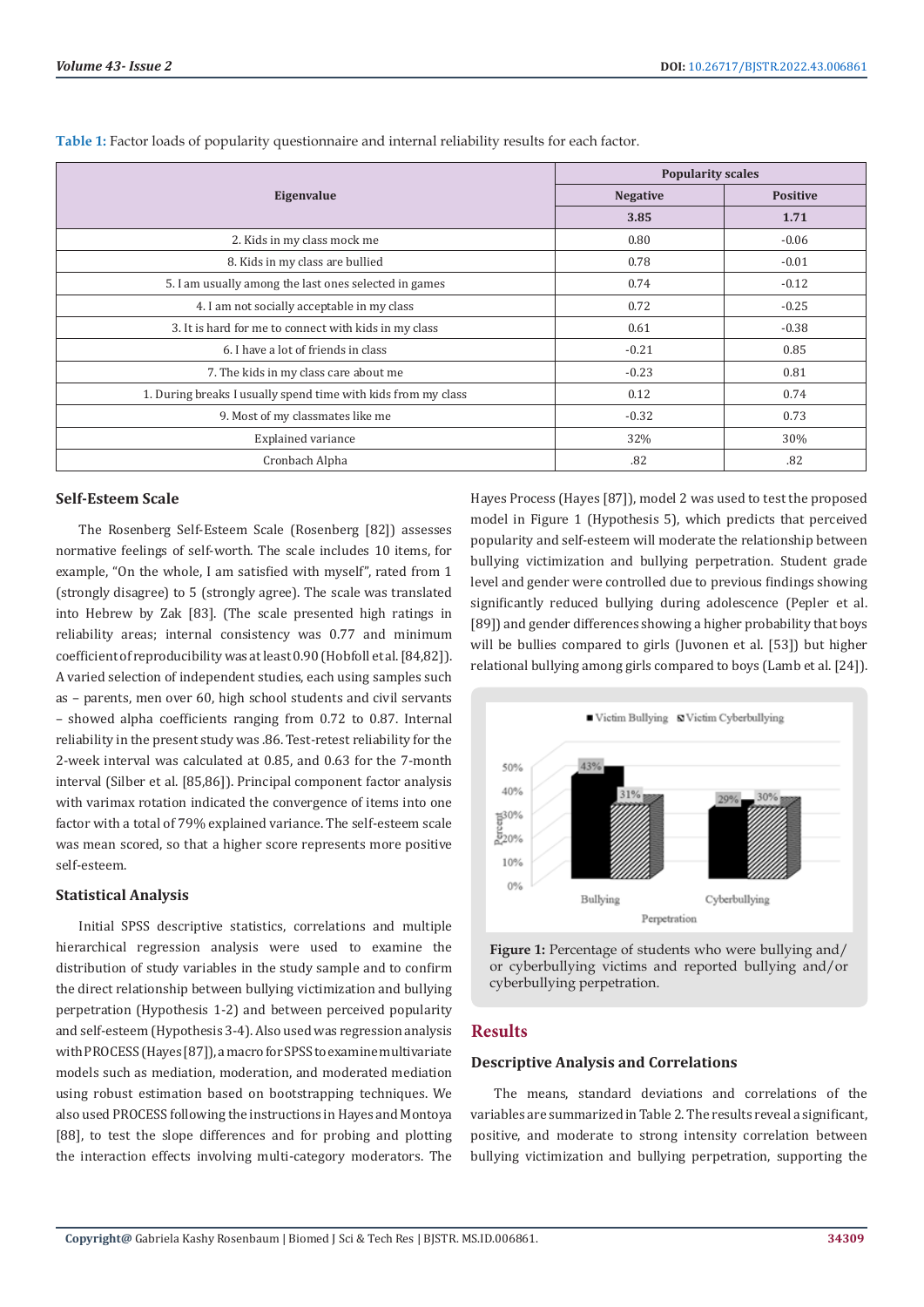first two study hypotheses. In accordance with the third study hypothesis, the dependent variables of bullying and cyberbullying perpetration were positively and significantly associated with negative perceived popularity, meaning that the more negative the student's perceived popularity the more they perpetrated bullying and cyberbullying and vice versa. In line with the fourth research hypothesis, self-esteem was significantly, negatively, and weakly to moderately intensively correlated to negative perceived popularity. Furthermore, self-esteem was found to have a negative, although weak, correlation with bullying and cyberbullying victimization, but not with bullying and cyberbullying perpetration. The correlations also indicated convergence in relation to bullying in both spaces, with relatively strong links between on- and off-line bullying victimization and on- and off-line bullying perpetration.

The controlled variables of gender and grade were found to have a significant, weak and positive association with bullying victimization and bullying perpetration. Descriptive analysis results showed that participants of the current study reported

a high level of self-esteem and relatively low negative perceived popularity. The bullying victimization and bullying perpetration rates were not high. Calculating the percentage of bullying victims and bullying perpetrators showed that 26% of the students reported being victims of bullying and 25% of cyberbullying. Also, 15% of the students reported being bullying perpetrators and 13% cyberbullying perpetrators. These percentages express the proportion of students who were bullying victims or bullying perpetrators at least once. Furthermore, 60% of the students who reported being cyberbullying victims also reported being off-line bullying victims. Similarly, 61% of the students who stated that they were bullying perpetrators in the virtual space also reported bullying in the physical space. As shown in Figure 1 below, about one-third of the students who reported cyberbullying perpetration reported simultaneously being victims of bullying in the physical and / or the virtual space. By comparison, nearly half the students reported bullying perpetration simultaneous with bullying victimization in the physical space i.e., responded in kind (Table 2) (Figure 1).

|                                               | M    | <b>SD</b> |         | $\overline{2}$ | 3        | $\overline{4}$ | 5        | 6        |      |
|-----------------------------------------------|------|-----------|---------|----------------|----------|----------------|----------|----------|------|
| 1. Self-esteem <sup>a</sup>                   | 4.04 | 0.96      |         |                |          |                |          |          |      |
| 2. Negative perceived popularity <sup>b</sup> | 1.98 | 0.89      | $-32*$  |                |          |                |          |          |      |
| 3. Cyberbullying – victim $\epsilon$          | 0.89 | 2.14      | $-12*$  | $.36***$       |          |                |          |          |      |
| 4. Cyberbullying – perpetrator <sup>d</sup>   | 0.27 | 0.91      | $-0.09$ | $.28**$        | $.55***$ |                |          |          |      |
| 5. Bullying – victim <sup>e</sup>             | 0.97 | 2.27      | $-15**$ | $.47**$        | $.76***$ | $.52**$        | 1        |          |      |
| 6. Bullying – perpetrator                     | 0.32 | 0.93      | $-0.04$ | $.25**$        | $.49**$  | $.66***$       | $.56***$ |          |      |
| 7. Gender $(1 = male)$                        | 0.47 | 0.5       | $-0.04$ | $\Omega$       | $.13**$  | $.10*$         | $.14***$ | $.16***$ |      |
| 8. Grade <sup>g</sup>                         | 10.4 | 0.53      | 0.07    | $-0.04$        | $.10*$   | $.13**$        | 0.06     | 0.06     | 0.07 |

**Table 2:** Means, standard deviations and Person correlations among all variables (N = 427).

Note: <sup>a</sup>Self-esteem scores ranged from 1 to 5, the higher the score the higher the self-esteem.

b Negative perceived popularity scores ranged from 1 to 5, the higher the score the more negative the perceived popularity.

c Cyberbullying – victim scores ranged from 0 to 12, the higher the score the higher the level of cyberbullying victimization.

dCyberbullying perpetration scores ranged from 0 to 6, the higher the score the higher the level of cyberbullying perpetration.

e Bullying - victim scores ranged from 0 to 12, the higher the score the higher the level of bullying victimization in the physical space. f Bullying perpetration scores ranged from 0 to 6, the higher the score the higher the level of bullying perpetration in the physical space.

g Spearman correlations.

 $*<sub>p</sub> < .05; **<sub>p</sub> < .01; **<sub>p</sub> < .001, 2-tail.$ 

#### **Regression Models**

Two 2-step hierarchical linear regression models were constructed to predict bullying perpetration among high school students, one for bullying and one for cyberbullying. The need to separate the statistical analyses for each space was due to the strong correlations obtained between the bullying indices in both

spaces. Concerning the threat of multicollinearity within each model, no variance inflation factor was greater than 1.40, indicating that this is not a concern (Tabachnick et al. [90]). Final Models 1 & 2 regression analyses for predicting student cyberbullying and bullying perpetration were significant,  $F_{(5,421)} = 39.48$ , p < .001,  $R^2 = 0.32$ ,  $p < .000$ ; ,  $F_{(5,421)} = 39.66$ ,  $p < .001$ ,  $R^2 = 0.31$ ,  $p < .000$ ,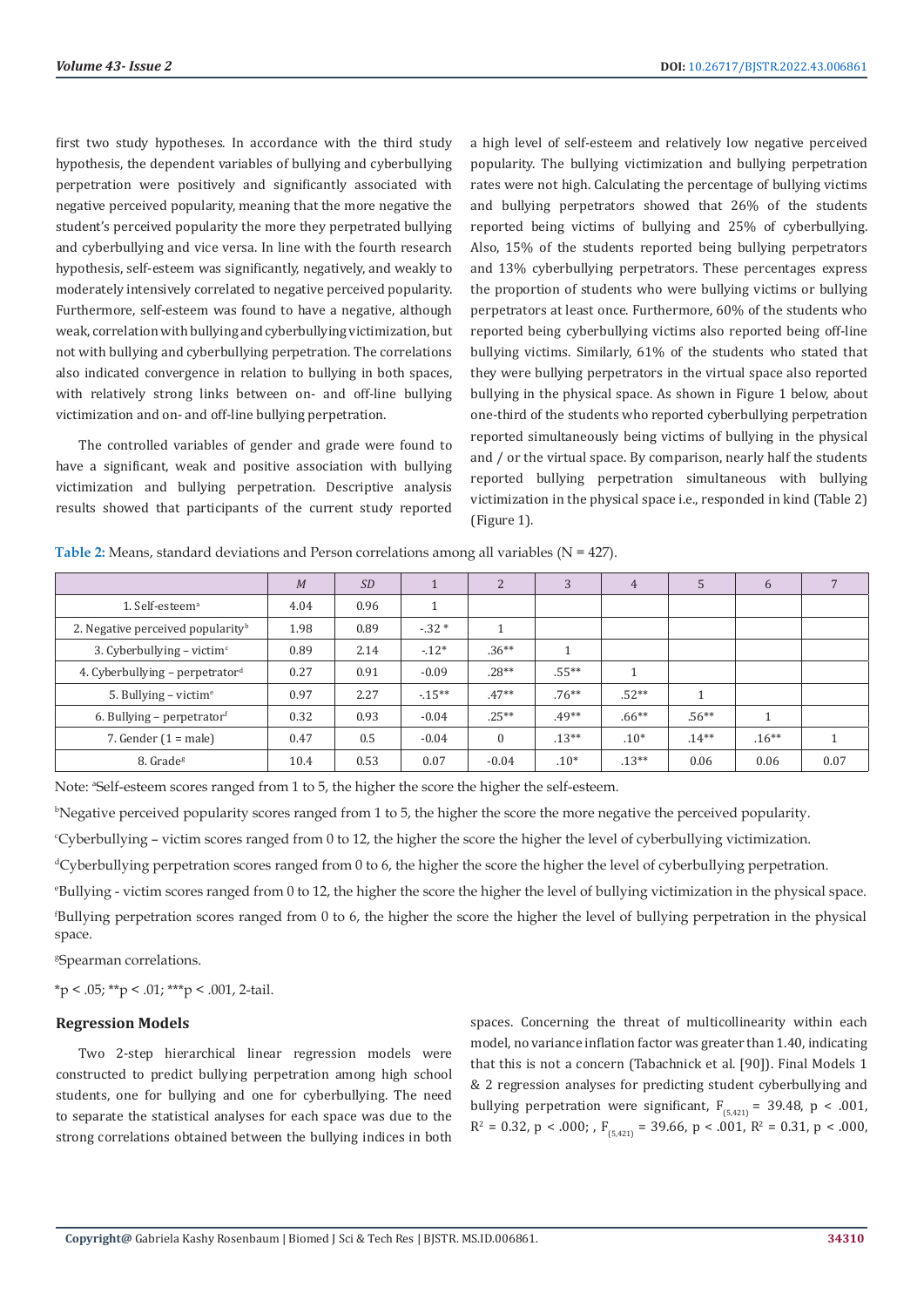respectively. Hypothesis 1 stated that students who were bullying or cyberbullying victims were more likely to perpetrate bullying and cyberbullying. Results from Models 1 & 2 support Hypothesis 1, showing that bullying and cyberbullying perpetrations are positively related to bullying and cyberbullying victimization,  $b =$  $.21$ , SE =  $.02$ ,  $\beta$  =  $.50$ ,  $t$  =  $11.05$ ,  $p$  <  $.001$ ;  $b$  =  $.22$ , SE =  $.02$ ,  $\beta$  =  $.54$ .  $t = 11.52$ ,  $p < .001$ , respectively. Hypothesis 3 stated that students with negative perceived popularity will be positively correlated with bullying and cyberbullying perpetration. The results received

from Models 1 & 2 support Hypothesis 3 in the virtual space, but not in the physical space,  $b = .11$ ,  $SE = .05$ ,  $B = .10$ ,  $t = 2.27$ ,  $p = .024$ ; b = .01, SE = .05,  $\beta$  = .00, t = 0.09, p = .926, respectively. This shows that bullying perpetration in the virtual space is positively related to student's perceived popularity in the classroom. The more they perceived their popularity to be negative, the more likely they were to perpetrate cyberbullying. (Table 3) below shows the regression results obtained (Table 3).

|                                  | Model 1 Cyberbullying perpetration |                          | <b>Model 2 Bullying prepetraion</b> |                          |  |
|----------------------------------|------------------------------------|--------------------------|-------------------------------------|--------------------------|--|
| Dependent variable               | Model 1                            | Model 2                  | Model 1                             | <b>Model 2</b>           |  |
| Gender $(1 = male)$              | 0.16                               | 0.06                     | $0.28***$                           | $0.16*$                  |  |
| (se)                             | $-0.09$                            | $-0.07$                  | $-0.09$                             | $-0.08$                  |  |
| Age                              | $0.33***$                          | 0.12                     | $0.26**$                            | 0.07                     |  |
| (se)                             | $-0.08$                            | $-0.07$                  | $-0.08$                             | $-0.07$                  |  |
| Victim of cyberbullying          |                                    | $0.21***$                |                                     | $\overline{\phantom{a}}$ |  |
| (se)                             |                                    | $-0.02$                  |                                     | $\overline{\phantom{a}}$ |  |
| Victim of bullying               |                                    | $\overline{\phantom{a}}$ |                                     | $0.22***$                |  |
| (se)                             |                                    | $\overline{\phantom{a}}$ |                                     | $-0.02$                  |  |
| Negative perceived<br>popularity |                                    | $0.11*$                  |                                     | 0.01                     |  |
| (se)                             |                                    | $-0.05$                  |                                     | $-0.05$                  |  |
| Self-esteem                      |                                    | $\mathbf{0}$             |                                     | 0.05                     |  |
| (se)                             |                                    | $-0.04$                  |                                     | $-0.04$                  |  |
| $R^2$                            | 0.05                               | 0.32                     | 0.05                                | 0.31                     |  |
| $\Delta R^2$                     | $\overline{\phantom{a}}$           | 0.27                     |                                     | 0.26                     |  |
| F                                | $10.43***$                         | 39.48***                 | $10.45***$                          | 39.66***                 |  |
| $\Delta F$                       | $\overline{\phantom{a}}$           | $56.14***$               |                                     | $56.40***$               |  |

| Table 3: Regression models for bullying and cyberbullying perpetration ( $N = 427$ ). |  |  |  |
|---------------------------------------------------------------------------------------|--|--|--|
|                                                                                       |  |  |  |

Note: \**p* < .05; \*\**p* < .01; \*\*\**p* < .001.

*se* = standard error

#### **Process**

Process analysis aimed to examine the moderating role of perceived popularity and low self-esteem in the relationship between bullying victimization and bullying perpetration, while controlling for gender and student grade level. Two models were tested, the first model for cyberbullying and the second model for bullying. The findings for Model 1 (Table 4) reveal a significant general model for cyberbullying perpetration, F<sub>(7,419)</sub> = 38.43, p < .001, R2 = 0.39. The regression coefficients indicate a direct positive significant main effect of cyberbullying victimization (b  $= 0.22$ ; SE = 0.07; p = .001; 95% CL 0.35 to 0.08), and a negative significant main effect of self-esteem (b =  $-0.11$ ; SE = 0.04; p = .015; 95% CL -0.19 to -0.22). Furthermore, in line with research hypothesis 5, two significant interactions were found between

negative perceived popularity and cyberbullying victimization  $(b = 0.09; SE = 0.01; p < .001; 95\% CL 0.06$  to 0.12), and between self-esteem and cyberbullying victimization  $(b = 0.05; SE = 0.01;$  $p < .001$ : 95% CL 0.02 to 0.07) on cyberbullying perpetration. Figures 2 & 3 show that when bullying victimization increases in the virtual space then cyberbullying perpetration also increases, across perceived popularity and self-esteem. However, it appears that when perceived popularity is more negative and self-esteem is lower, the tendency to cyberbullying perpetration increases.

Nonetheless, among students who were never cyberbullying victims, as self-esteem declines cyberbullying perpetration significantly increases to some extent. The findings for Model 2 (Table 4) reveal a significant general model for bullying perpetration,  $F_{(7, 419)} = 35.79$ , p < .001, R2 = 0.37. The regression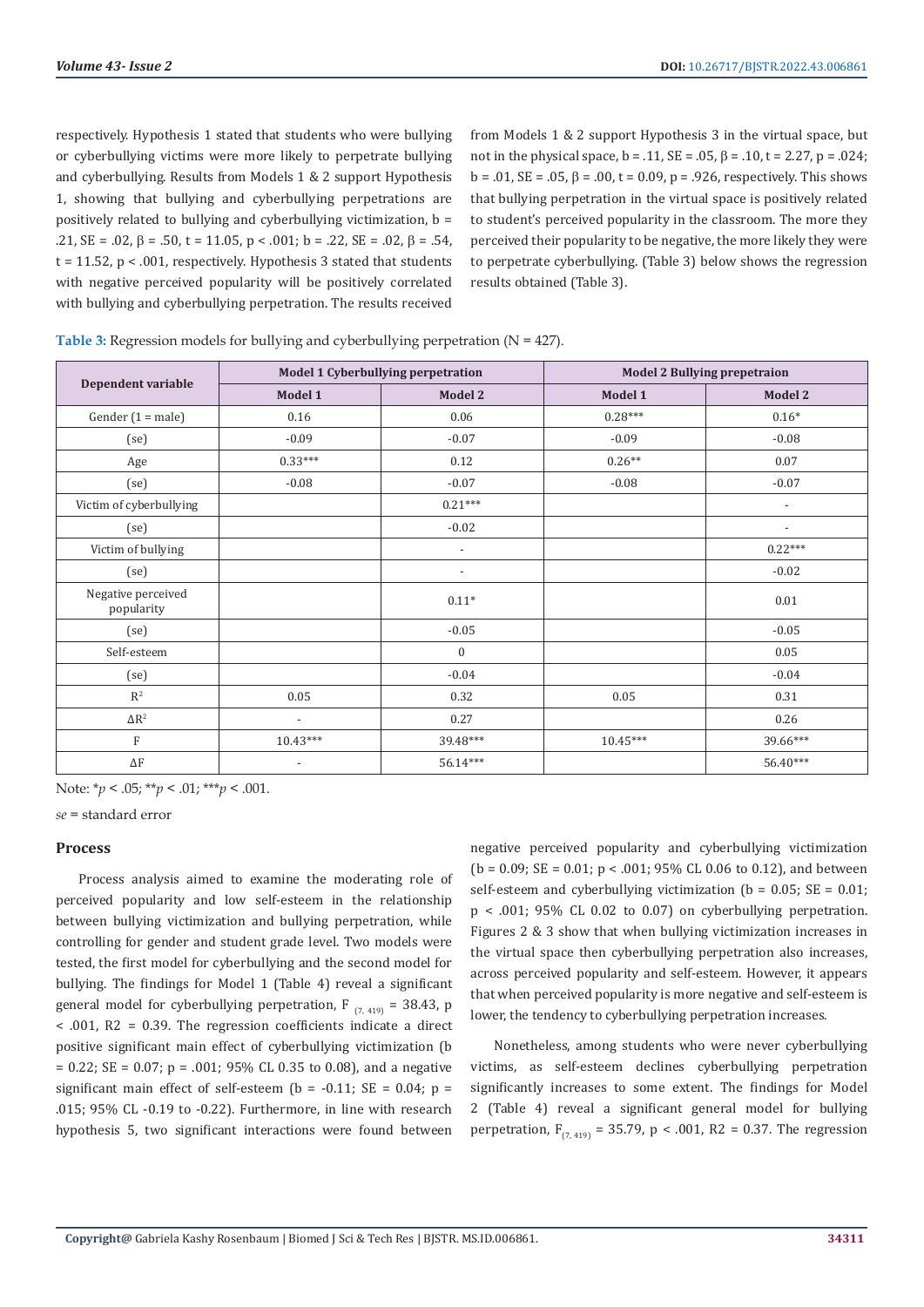coefficients indicate direct positive significant main effects of bullying victimization ( $b = 0.17$ ; SE = 0.07; p = .010; 95% CL 0.04 to 0.30) and of negative perceived popularity ( $b = 0.15$ ; SE = 0.06;  $p = .010$ ; 95% CL 0.04 to 0.25). Furthermore, two significant interactions were found between negative perceived popularity and bullying victimization ( $b = 0.06$ ; SE = 0.01;  $p < .001$ ; 95% CL 0.04 to 0.09) and between self-esteem and bullying victimization ( $b = 0.06$ ;  $SE = 0.01$ ;  $p < .001$ ; 95% CL 0.03 to 0.08) on bullying perpetration. Figures 4 & 5 show that high exposure to bullying increases bullying perpetration, both in the virtual and the physical space, beyond perceived popularity and self-esteem. An examination of the moderating role of perceived popularity in relation to bullying victimization and bullying perpetration showed that students affected by bullying who perceive their popularity as negative are more likely to use bullying perpetration relative to students affected by bullying but whose perception of their popularity is less negative. This phenomenon is similarly observed in both the virtual and the physical space. Furthermore, among students who were not affected by bullying, and their perceived popularity was relatively positive, their tendency to bullying perpetration in the physical space was higher than among students with greater negative perceived popularity.

**Table 4:** Results for the mediation effect of perceived popularity and self-esteem on the relationship between bullying/cyberbullying victimization and bullying/cyberbullying perpetration.

|                                                     | Coeff   | <b>SE</b> | t       | $\mathbf{p}$ | <b>LLCI</b> | <b>ULCI</b> |  |
|-----------------------------------------------------|---------|-----------|---------|--------------|-------------|-------------|--|
| Model 1: Bullying perpetration in the virtual space |         |           |         |              |             |             |  |
| Constant                                            | 0.23    | 0.76      | 0.3     | 0.77         | $-1.27$     | 1.73        |  |
| Cyberbullying - victim                              | 0.22    | 0.07      | 3.24    | $\mathbf{0}$ | 0.09        | 0.35        |  |
| Negative perceived popularity                       | 0.06    | 0.05      | $-1.13$ | 0.26         | $-0.04$     | 0.15        |  |
| Victim X perceived popularity                       | 0.09    | 0.01      | 6.51    | $\mathbf{0}$ | 0.06        | 0.12        |  |
| Self-esteem                                         | $-0.11$ | 0.04      | $-2.45$ | 0.01         | $-0.19$     | $-0.02$     |  |
| Victim X self-esteem                                | 0.05    | 0.01      | 3.8     | $\Omega$     | 0.02        | 0.07        |  |
| Grade                                               | 0.03    | 0.07      | 0.5     | 0.62         | $-0.1$      | 0.17        |  |
| Gender $(1 = male)$                                 | 0.12    | 0.07      | 1.63    | 0.1          | $-0.02$     | 0.26        |  |
|                                                     |         |           |         |              |             |             |  |
| Model 1: Bullying perpetration in the virtual space |         |           |         |              |             |             |  |
| Constant                                            | 0.23    | 0.76      | 0.3     | 0.77         | $-1.27$     | 1.73        |  |
| Cyberbullying - victim                              | 0.22    | 0.07      | 3.24    | $\Omega$     | 0.09        | 0.35        |  |
| Negative perceived popularity                       | 0.06    | 0.05      | $-1.13$ | 0.26         | $-0.04$     | 0.15        |  |
| Victim X perceived popularity                       | 0.09    | 0.01      | 6.51    | $\mathbf{0}$ | 0.06        | 0.12        |  |
| Self-esteem                                         | $-0.11$ | 0.04      | $-2.45$ | 0.01         | $-0.19$     | $-0.02$     |  |
| Victim X self-esteem                                | 0.05    | 0.01      | 3.8     | $\Omega$     | 0.02        | 0.07        |  |
| Grade                                               | 0.03    | 0.07      | 0.5     | 0.62         | $-0.1$      | 0.17        |  |
| Gender $(1 = male)$                                 | 0.12    | 0.07      | 1.63    | 0.1          | $-0.02$     | 0.26        |  |
| $F(7, 419) = 38.43, p < .001, R^2 = 0.39$           |         |           |         |              |             |             |  |

Note: \*\**p* < .001.

*N* = 1633; Bootstraps Sample Size = 5000.

By comparison, in the virtual space students who were not victims of cyberbullying tended to less cyberbullying perpetration regardless of their perceived popularity. Examining the moderating role of self-esteem in relation to bullying victimization and bullying perpetration revealed a slightly different picture of bullying in the virtual space and in the physical space. The study found that in the virtual space, among students exposed to cyberbullying, self-esteem was not found to moderate cyberbullying perpetration. In other words, cyberbullying perpetration in this group is higher relative

to the group of students who were not victims of cyberbullying. In relation to bullying in the physical space, bullying perpetration among bullying victimization students was found to be higher among students with positive self-esteem compared to students with low self-esteem. By comparison, among students who were not bullying victims, when self-esteem is lower their tendency to bullying perpetration relative to students with more positive selfesteem increases in both spaces (Table 4) (Figures 2-5).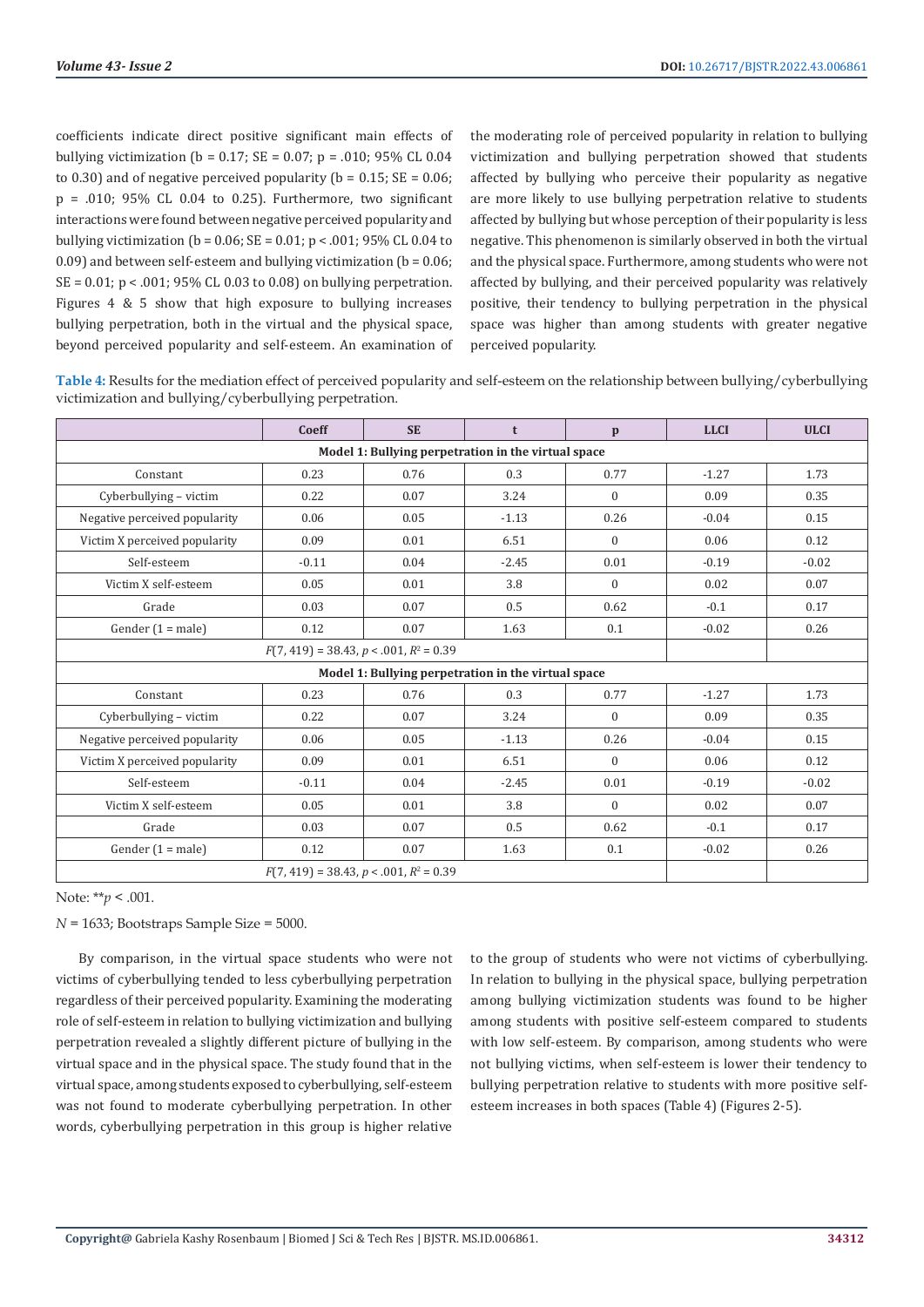

**Figure 2:** Interaction effect of cyberbullying victimization and perceived popularity on cyberbullying perpetration.



**Figure 3:** Interaction effect of cyberbullying victimization and self-esteem on cyberbullying perpetration.



**Figure 4:** Interaction effect of bullying victimization in the physical space and perceived popularity on cyberbullying perpetration.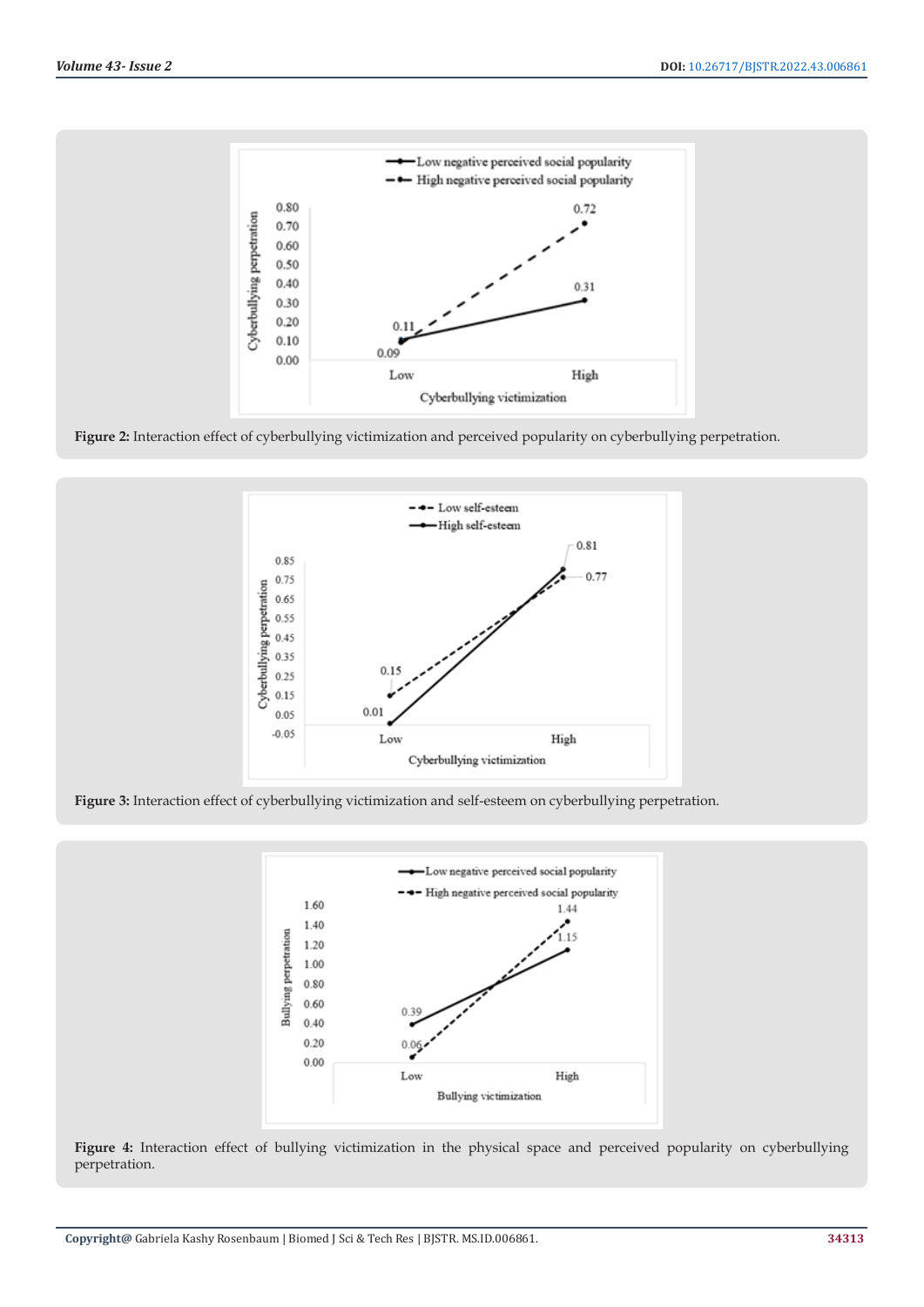

**Figure 5:** Interaction effect of bullying victimization in the physical space and self-esteem on cyberbullying perpetration.

# **Discussion**

Findings of the present study may contribute to a better understanding of the relationship between bullying perpetration as a response to bullying victimization, perceived popularity and self-esteem. The research hypotheses were mostly confirmed. In accordance with the first research hypothesis the study found that students who were victims of bullying and cyberbullying were more likely to use bullying and cyberbullying perpetration. The study findings provide empirical support for the idea of bullying perpetration as an aggressive reaction to bullying victimization (Kozasa et al. [65-67,25]) and the conceptualized role of the bully-victim. As such, bullying perpetration may be an impulsive aggressive reaction to being bullied, or of victims who made a transition from victimization to bullying perpetration over a period of time (Barker et al. [59,67]). Thus, the study findings support the notion of a dynamic process that involves reciprocity between victimization and perpetration (Rose et al. [64]).

This fight-back strategy may stem from the need to improve their self-esteem (Kozasa et al. [65,68]). or their social status (Crick et al. [72-74,67]), restore their security and enable emotional ventilation (Lam et al. [69]) and prevent further bullying (Crick et al. [72-74,70,67]). Cyberbullying and bullying, and the link between them, have very damaging consequences. While studies on the topic have increased, knowledge gaps remain regarding factors that could protect children from becoming cyberbully perpetrators or victims (Zych et al. [91]). According to the current study findings as well as other studies, not all students who were involved in bullying as victims responded in kind (O'Moore et al. [66]). The study findings contribute to our understanding of the relationship between on- and off- line bullying victimization and bullying perpetration, and of how self-esteem and perceived popularity serve as risk or protective factors with respect to bullying victimization and perpetration in both the physical and the virtual space. The negative correlations found in the current study between perceived popularity and bullying victimization reinforce the view of bullying as relational aggression (Hinduja et al. [18,24,25]).

Bullying and cyberbullying mainly consists of a power imbalance between aggressor and victim reflecting social status differences (e.g., Crick et al. [72-75,92,67]). Bullying victims are more anxious and less popular than bullies, have poorer social skills and fewer means of preventing or effectively coping with bullying, and may thus feel powerless (Barker et al. [59,25]). The study results show a strong relationship between bullying in the virtual space and the physical space. More than half the students reported that they were simultaneously involved in cyberbullying and bullying. These findings are similar to those reported in previous studies which showed that over 60% of adolescents were involved in both forms of bullying (Hinduja et al. [18,19]). Involvement in cyberbullying can, however, indicate involvement in other types of bullying perpetration and victimization (Wang et al. [93,94]) and continuity between school bullying and cyberbullying (Aizenkot et al. [20,30-34,14]).

These findings reinforce the argument of an overlap between bullying behavior in the physical space and in the virtual space and similarities in the behavioral characteristics of bullying in both spaces. The behavior similarities in both spaces are reflected in the intentionality of the behavior and in the imbalance of power between the aggressor and the victim (Navarro et al. [23,15,9]). This commonality between the spaces reinforces the claim that cyberbullying is a modality of traditional bullying (Erdur-Baker et al. [27-29]). The present study findings offer empirical support for possible explanations of the connection between bullying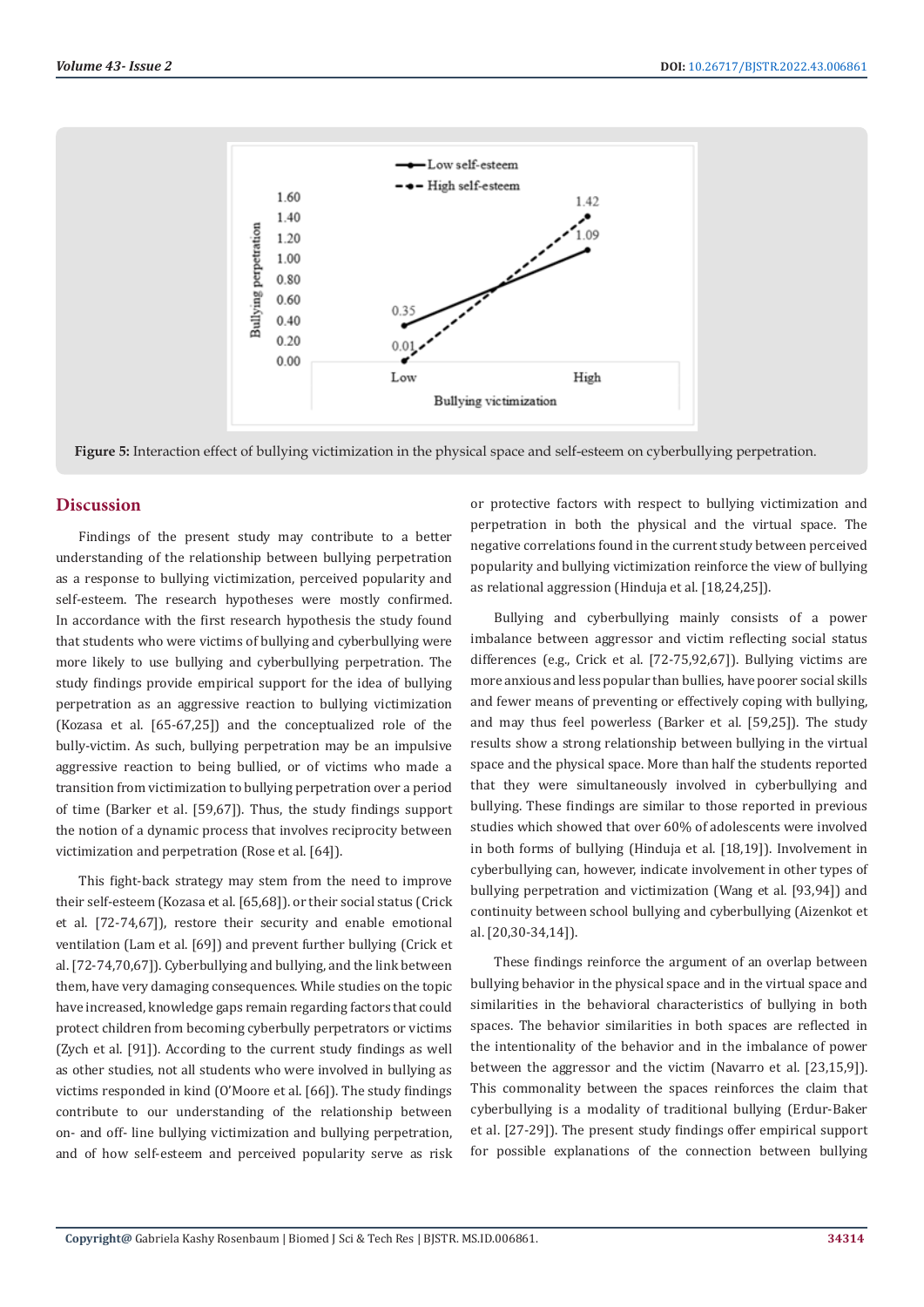victimization and bullying perpetration, however these findings should be treated with caution in light of several methodological weaknesses. First, the fact that the findings do not offer causal explanations as they are based on subjective self-report questionnaires and not on objective measurements. This data collection technique may be biased and, moreover, when it comes to data collection of offensive behavior it may suffer from missing reporting.

Furthermore, the study respondents may have other behavioral problems, organic or personality characteristics, such as attention problems or low empathy. These factors were found in a metaanalytical review of 25 studies related to cyberbullying perpetration (Zych et al. [91]). These factors were not taken into consideration in the current study, but could interact with the relationships between the study variables. To complete the picture it is important to examine the study findings in light of other characteristics and background variables and in additional groups of students. Finally, the present study findings do not provide an in-depth explanation of why bullying victims also tend to perpetrate bullying. Possible explanations should be considered in further studies. The importance of the present study is borne out by the fact that these theoretical constructs are critical to adolescent emotional development and mental well-being. It is also found in the negative impact of bullying victimization and perpetration on student wellbeing (Machimbarrena et al. [77,29]), self-esteem (Extremera et al. [95-97]) and perceived popularity (Cook et al. [51,61]), especially in adolescence. The results have important implications for policy and practice and may be very useful in designing specifically tailored programs to prevent cyberbullying and bullying [98].

#### **References**

- 1. [Craig W, Harel Fisch Y, Fogel-Grinvald H, Dostaler S, Hetland J, et al.](https://pubmed.ncbi.nlm.nih.gov/19623475/)  [\(2009\) A cross-national profile of bullying and victimization among](https://pubmed.ncbi.nlm.nih.gov/19623475/)  [adolescents in 40 countries. International Journal of Public Health](https://pubmed.ncbi.nlm.nih.gov/19623475/)  [54\(2\): 216-224.](https://pubmed.ncbi.nlm.nih.gov/19623475/)
- 2. [Shetgiri R \(2013\) Bullying and Victimization Among Children. Advances](https://pubmed.ncbi.nlm.nih.gov/24007839/)  [in pediatrics 60\(1\): 33-51.](https://pubmed.ncbi.nlm.nih.gov/24007839/)
- 3. Olweus D (1993) Bullying at school: What we know and what we can do. Blackwell, Cambridge, MA, Oxford, UK.
- 4. [Olweus D, Limber SP \(2010\) Bullying in school: evaluation and](https://psycnet.apa.org/record/2010-13348-015)  [dissemination of the Olweus Bullying Prevention Program. American](https://psycnet.apa.org/record/2010-13348-015)  [journal of Orthopsychiatry 80\(1\): 124-134.](https://psycnet.apa.org/record/2010-13348-015)
- 5. [Smith PK, Brain P \(2000\) Bullying in schools: Lessons from two decades](https://www.researchgate.net/publication/246881849_Bullying_in_schools_Lessons_from_two_decades_of_research)  [of research. Aggressive Behavior: Official Journal of the International](https://www.researchgate.net/publication/246881849_Bullying_in_schools_Lessons_from_two_decades_of_research)  [Society for Research on Aggression 26\(1\): 1-9.](https://www.researchgate.net/publication/246881849_Bullying_in_schools_Lessons_from_two_decades_of_research)
- 6. [Nansel TR, Overpeck M, Pill RS, Ruan J, Simons-Morton B, et al. \(2001\)](https://pubmed.ncbi.nlm.nih.gov/11311098/)  [Bullying perpetrations among US youth: prevalence and association](https://pubmed.ncbi.nlm.nih.gov/11311098/)  [with psychosocial adjustment. JAMA 285\(16\): 2094-2100.](https://pubmed.ncbi.nlm.nih.gov/11311098/)
- 7. [Mishna F, Saini M, Solomon S \(2009\) Ongoing and online: Children](https://www.sciencedirect.com/science/article/abs/pii/S0190740909001200)  [and youth's perceptions of cyber bullying. Children and Youth Services](https://www.sciencedirect.com/science/article/abs/pii/S0190740909001200)  Review 31(12): 1222-1228.
- 8. O'Keeffe GS, Clarke-Pearson K (2011) On communications and media. Clinical report-the impact of social media on children, adolescents, and families. Journal of the American Academy of Pediatrics 127: 800-804.
- 9. Yubero S, Larrañ[aga E, Villora B, Navarro R \(2017\) Negative peer](https://pubmed.ncbi.nlm.nih.gov/28981466/) [relationships on piracy perpetration: A cross-sectional study of the](https://pubmed.ncbi.nlm.nih.gov/28981466/) [associations between cyberbullying involvement and digital piracy.](https://pubmed.ncbi.nlm.nih.gov/28981466/) [International Journal of Environmental Research and Public Health](https://pubmed.ncbi.nlm.nih.gov/28981466/) [14\(10\): 1180-1192.](https://pubmed.ncbi.nlm.nih.gov/28981466/)
- 10. [Aizenkot D, Kashy-Rosenbaum G \(2019\) Cyberbullying victimization in](https://pubmed.ncbi.nlm.nih.gov/31006326/) [WhatsApp classmate groups among Israeli elementary, middle, and high](https://pubmed.ncbi.nlm.nih.gov/31006326/) [school students. Journal of Interpersonal Violence 36\(15-16\): NP8498-](https://pubmed.ncbi.nlm.nih.gov/31006326/) [NP8519.](https://pubmed.ncbi.nlm.nih.gov/31006326/)
- 11. [Hinduja S, Patchin JW \(2008\) Cyberbullying: An exploratory analysis](https://www.researchgate.net/publication/248985854_Cyberbullying_An_Exploratory_Analysis_of_Factors_Related_to_Offending_and_Victimization) [of factors related to offending and victimization. Deviant Perpetration](https://www.researchgate.net/publication/248985854_Cyberbullying_An_Exploratory_Analysis_of_Factors_Related_to_Offending_and_Victimization) [29\(2\): 129-156.](https://www.researchgate.net/publication/248985854_Cyberbullying_An_Exploratory_Analysis_of_Factors_Related_to_Offending_and_Victimization)
- 12. [Mitchell KJ, Jones LM \(2015\) Cyberbullying and bullying must be](https://pubmed.ncbi.nlm.nih.gov/25907647/) [studied within a broader peer victimization framework. The Journal](https://pubmed.ncbi.nlm.nih.gov/25907647/) [of Adolescent Health: Official Publication of The Society for Adolescent](https://pubmed.ncbi.nlm.nih.gov/25907647/) [Medicine 56\(5\): 473-474.](https://pubmed.ncbi.nlm.nih.gov/25907647/)
- 13. Moreno Ruiz D, Martínez–Ferrer B, Garcí[a–Bacete F \(2019\) Parenting](https://www.researchgate.net/publication/329777406_Parenting_styles_cyberaggression_and_cybervictimization_among_adolescents) [styles, cyberaggression, and cybervictimization among adolescents.](https://www.researchgate.net/publication/329777406_Parenting_styles_cyberaggression_and_cybervictimization_among_adolescents) [Computers in Human Perpetration 93: 252-259.](https://www.researchgate.net/publication/329777406_Parenting_styles_cyberaggression_and_cybervictimization_among_adolescents)
- 14. [Tokunaga RS \(2010\) Following you home from school: A critical review](https://eclass.uoa.gr/modules/document/file.php/PPP357/Following%20you%20home%20from%20school%20A%20critical%20review%20and%20synthesis%20of%20research.pdf) [and synthesis of research on cyberbullying victimization. Computers in](https://eclass.uoa.gr/modules/document/file.php/PPP357/Following%20you%20home%20from%20school%20A%20critical%20review%20and%20synthesis%20of%20research.pdf) [Human Perpetration 26\(3\): 277-287.](https://eclass.uoa.gr/modules/document/file.php/PPP357/Following%20you%20home%20from%20school%20A%20critical%20review%20and%20synthesis%20of%20research.pdf)
- 15. [Waasdorp TE, Bradshaw CP \(2015\) The overlap between cyberbullying](https://pubmed.ncbi.nlm.nih.gov/25631040/) [and traditional bullying. Journal of Adolescent Health 56\(5\): 483-488.](https://pubmed.ncbi.nlm.nih.gov/25631040/)
- 16. [Wang J, Iannotti RJ, Nansel TR \(2009\) School bullying among adolescents](https://pubmed.ncbi.nlm.nih.gov/19766941/) [in the United States: Physical, verbal, relational, and cyber. Journal of](https://pubmed.ncbi.nlm.nih.gov/19766941/) [Adolescent health 45\(4\): 368-375.](https://pubmed.ncbi.nlm.nih.gov/19766941/)
- 17. [Ybarra ML, Boyd D, Korchmaros JD, Oppenheim JK \(2012\) Defining](https://pubmed.ncbi.nlm.nih.gov/22727077/) [and measuring cyberbullying within the larger context of bullying](https://pubmed.ncbi.nlm.nih.gov/22727077/) [victimization. Journal of Adolescent Health 51\(1\): 53-58.](https://pubmed.ncbi.nlm.nih.gov/22727077/)
- 18. [Hinduja S, Patchin JW \(2010\) Bullying, cyberbullying, and suicide.](https://www.researchgate.net/publication/45289246_Bullying_Cyberbullying_and_Suicide) [Archives of Suicide Research 14\(3\): 206-221.](https://www.researchgate.net/publication/45289246_Bullying_Cyberbullying_and_Suicide)
- 19. [Kiriakidis SP, Kavoura A \(2010\) Cyberbullying: a review of the literature](https://www.researchgate.net/publication/41849341_Cyberbullying_A_Review_of_the_Literature_on_Harassment_Through_the_Internet_and_Other_Electronic_Means) [on harassment through the Internet and other electronic means. Family](https://www.researchgate.net/publication/41849341_Cyberbullying_A_Review_of_the_Literature_on_Harassment_Through_the_Internet_and_Other_Electronic_Means) [& Community Health 33\(2\): 82-93.](https://www.researchgate.net/publication/41849341_Cyberbullying_A_Review_of_the_Literature_on_Harassment_Through_the_Internet_and_Other_Electronic_Means)
- 20. Aizenkot D (2017) WhatsApp cyberbullying among children and adolescents in Israel: A pilot research. Educational Counseling 20: 363- 389.
- 21. Willard NE (2007) Cyberbullying and cyberthreats: Responding to the challenge of online social aggression, threats, and distress. Champaign, IL: Research Press.
- 22. [Pieschl S, Porsch T, Kahl T, Klockenbusch R \(2013\) Relevant dimensions](https://psycnet.apa.org/record/2013-19540-001) [of cyberbullying-Results from two experimental studies. Journal of](https://psycnet.apa.org/record/2013-19540-001) [Applied Developmental Psychology 34\(5\): 241-252.](https://psycnet.apa.org/record/2013-19540-001)
- 23. Navarro R, Yubero S, Larrañ[aga E \(2015\) Psychosocial risk factors for](https://www.researchgate.net/publication/281556472_Psychosocial_Risk_Factors_for_Involvement_in_Bullying_Behaviors_Empirical_Comparison_Between_Cyberbullying_and_Social_Bullying_Victims_and_Bullies) [involvement in bullying perpetrations: Empirical comparison between](https://www.researchgate.net/publication/281556472_Psychosocial_Risk_Factors_for_Involvement_in_Bullying_Behaviors_Empirical_Comparison_Between_Cyberbullying_and_Social_Bullying_Victims_and_Bullies) [cyberbullying and social bullying victims and bullies. School Mental](https://www.researchgate.net/publication/281556472_Psychosocial_Risk_Factors_for_Involvement_in_Bullying_Behaviors_Empirical_Comparison_Between_Cyberbullying_and_Social_Bullying_Victims_and_Bullies) [Health 7\(4\): 235-248.](https://www.researchgate.net/publication/281556472_Psychosocial_Risk_Factors_for_Involvement_in_Bullying_Behaviors_Empirical_Comparison_Between_Cyberbullying_and_Social_Bullying_Victims_and_Bullies)
- 24. [Patchin JW, Hinduja S \(2010\) Cyberbullying and self-esteem. Journal of](https://onlinelibrary.wiley.com/doi/abs/10.1111/j.1746-1561.2010.00548.x) [School Health 80\(12\): 614-621.](https://onlinelibrary.wiley.com/doi/abs/10.1111/j.1746-1561.2010.00548.x)
- 25. [Lamb J, Pepler DJ, Craig W \(2009\) Approach to bullying and victimization.](https://pubmed.ncbi.nlm.nih.gov/19366941/) [Canadian Family Physician 55\(4\): 356-360.](https://pubmed.ncbi.nlm.nih.gov/19366941/)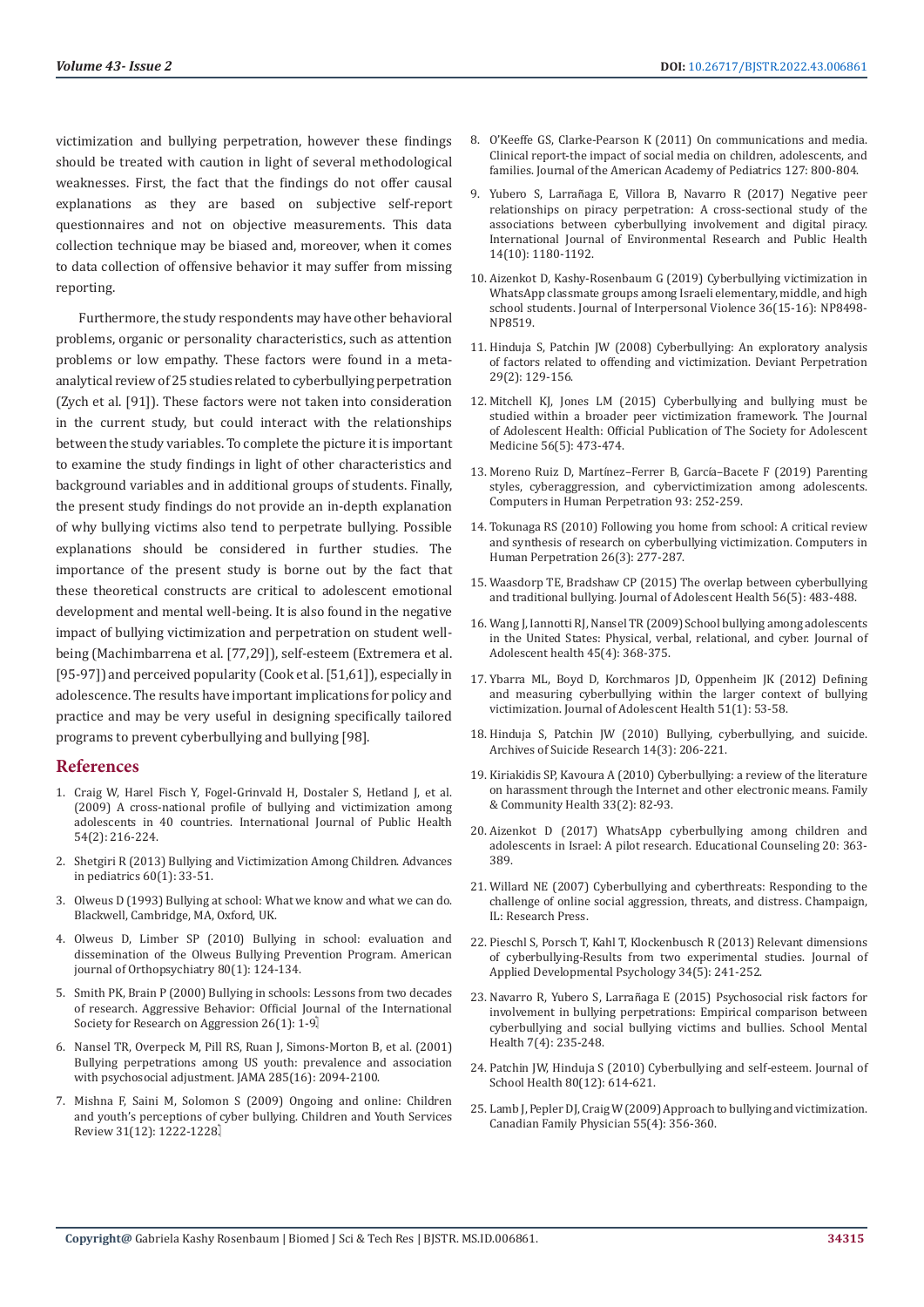- 26. [Smokowski PR, Kopasz KH \(2005\) Bullying in school: An overview](https://psycnet.apa.org/record/2005-13787-005)  [of types, effects, family characteristics, and intervention strategies.](https://psycnet.apa.org/record/2005-13787-005)  [Children & Schools 27\(2\): 101-110.](https://psycnet.apa.org/record/2005-13787-005)
- 27. [Cantone E, Piras AP, Vellante M, Preti A, Dan](https://pubmed.ncbi.nlm.nih.gov/25834628/)íelsdóttir S, et al. (2015). [Interventions on bullying and cyberbullying in schools: A systematic](https://pubmed.ncbi.nlm.nih.gov/25834628/)  [review. Clinical Practice and Epidemiology in Mental Health 11\(Suppl](https://pubmed.ncbi.nlm.nih.gov/25834628/)  [M4\): 58-76.](https://pubmed.ncbi.nlm.nih.gov/25834628/)
- 28. [Erdur Baker Ö \(2010\) Cyberbullying and its correlation to traditional](https://www.researchgate.net/publication/223956341_Cyberbullying_and_its_correlation_to_traditional_bullying_gender_and_frequent_and_risky_usage_of_Internet-mediated_communication_tools)  [bullying, gender and frequent and risky usage of internet-mediated](https://www.researchgate.net/publication/223956341_Cyberbullying_and_its_correlation_to_traditional_bullying_gender_and_frequent_and_risky_usage_of_Internet-mediated_communication_tools)  [communication tools. New Media and Society 12\(1\): 109-125.](https://www.researchgate.net/publication/223956341_Cyberbullying_and_its_correlation_to_traditional_bullying_gender_and_frequent_and_risky_usage_of_Internet-mediated_communication_tools)
- 29. [Li Q \(2007\) Bullying in the new playground: Research into cyberbullying](https://www.semanticscholar.org/paper/Bullying-in-the-new-playground%3A-Research-into-and-Li/490348dcd182d2f3e9d59e5fa375f2aeb6482343)  [and cyber victimization. Australasian Journal of Educational Technology](https://www.semanticscholar.org/paper/Bullying-in-the-new-playground%3A-Research-into-and-Li/490348dcd182d2f3e9d59e5fa375f2aeb6482343)  [23\(4\): 435-454.](https://www.semanticscholar.org/paper/Bullying-in-the-new-playground%3A-Research-into-and-Li/490348dcd182d2f3e9d59e5fa375f2aeb6482343)
- 30. Slonje R, Smith PK, Frisé[n A \(2017\) Perceived reasons for the negative](https://psycnet.apa.org/record/2017-11045-004)  [impact of cyberbullying and traditional bullying. European Journal of](https://psycnet.apa.org/record/2017-11045-004)  [Developmental Psychology 14\(3\): 295-310.](https://psycnet.apa.org/record/2017-11045-004)
- 31. [Kowalski RM, Morgan CA, Limber SP \(2012\) Traditional bullying as a](https://journals.sagepub.com/doi/abs/10.1177/0143034312445244)  [potential warning sign of cyberbullying. School Psychology International](https://journals.sagepub.com/doi/abs/10.1177/0143034312445244)  [33\(5\): 505-519.](https://journals.sagepub.com/doi/abs/10.1177/0143034312445244)
- 32. [Lazuras L, Barkoukis V, Tsorbatzoudis H \(2017\) Face-to-face bullying](https://econpapers.repec.org/RePEc:eee:teinso:v:48:y:2017:i:c:p:97-101)  [and cyberbullying in adolescents: Trans-contextual effects and role](https://econpapers.repec.org/RePEc:eee:teinso:v:48:y:2017:i:c:p:97-101)  [overlap. Technology in Society 48: 97-101.](https://econpapers.repec.org/RePEc:eee:teinso:v:48:y:2017:i:c:p:97-101)
- 33. Martí[nez-Ferrer B, Moreno D, Musitu G \(2018\) Are adolescents engaged](https://pubmed.ncbi.nlm.nih.gov/29896139/)  [in the problematic use of social networking sites more involved in peer](https://pubmed.ncbi.nlm.nih.gov/29896139/)  [aggression and victimization? Frontiers in Psychology 9: 801.](https://pubmed.ncbi.nlm.nih.gov/29896139/)
- 34. [Olweus D \(2013\) School bullying: development and some important](https://www.annualreviews.org/doi/abs/10.1146/annurev-clinpsy-050212-185516)  [challenges. Annual Review of Clinical Psychology 9: 751-780.](https://www.annualreviews.org/doi/abs/10.1146/annurev-clinpsy-050212-185516)
- 35. [Twyman K, Saylor C, Taylor LA, Comeaux C \(2010\) Comparing](https://www.liebertpub.com/doi/10.1089/cyber.2009.0137)  [children and adolescents engaged in cyberbullying to matched peers.](https://www.liebertpub.com/doi/10.1089/cyber.2009.0137)  [Cyberpsychology, Perpetration, and Social Networking 13\(2\): 195-199.](https://www.liebertpub.com/doi/10.1089/cyber.2009.0137)
- 36. [Adler PA, Kless SJ, Adler P \(1992\) Socialization to gender roles: Popularity](https://www.semanticscholar.org/paper/Socialization-to-Gender-Roles%3A-Popularity-among-and-Adler-Kless/7f3259fa801b1dab6fae2caf97a24063c3ce3ba2)  [among elementary school boys and girls. Sociology of Education 65\(3\):](https://www.semanticscholar.org/paper/Socialization-to-Gender-Roles%3A-Popularity-among-and-Adler-Kless/7f3259fa801b1dab6fae2caf97a24063c3ce3ba2)  [169-187.](https://www.semanticscholar.org/paper/Socialization-to-Gender-Roles%3A-Popularity-among-and-Adler-Kless/7f3259fa801b1dab6fae2caf97a24063c3ce3ba2)
- 37. [Parkhurst JT, Hopmeyer A \(1998\) Sociometric popularity and peer](https://www.researchgate.net/publication/247763961_Sociometric_Popularity_and_Peer-Perceived_Popularity_Two_Distinct_Dimensions_of_Peer_Status)[perceived popularity: Two distinct dimensions of peer status. Journal of](https://www.researchgate.net/publication/247763961_Sociometric_Popularity_and_Peer-Perceived_Popularity_Two_Distinct_Dimensions_of_Peer_Status)  [Early Adolescence 18\(2\): 125-144.](https://www.researchgate.net/publication/247763961_Sociometric_Popularity_and_Peer-Perceived_Popularity_Two_Distinct_Dimensions_of_Peer_Status)
- 38. [Litwack SD, Aikins JW, Cillessen AHN \(2012\) The distinct roles of](https://psycnet.apa.org/record/2012-07651-004)  [sociometric and perceived popularity in friendship: Implications](https://psycnet.apa.org/record/2012-07651-004)  [for adolescent depressive affect and self-esteem. Journal of Early](https://psycnet.apa.org/record/2012-07651-004)  [Adolescence 32\(2\): 226-251.](https://psycnet.apa.org/record/2012-07651-004)
- 39. De Bruyn EH, Van den Boom DC (2005) Interpersonal perpetration, peer popularity and self-esteem in early adolescence. Social Development 14(4): 555-573.
- 40. [Eder D \(1985\) The Cycle of Popularity: Interpersonal relations among](https://psycnet.apa.org/record/1986-24175-001)  [female adolescents. Sociology of Education 58\(3\): 154-165.](https://psycnet.apa.org/record/1986-24175-001)
- 41. [Pouwels JL, Lansu TAM, Cillessen AHN \(2018\) A developmental](https://repub.eur.nl/pub/111503)  [perspective on popularity and the group process of bullying. Aggression](https://repub.eur.nl/pub/111503)  [and Violent Perpetration 43: 64-70.](https://repub.eur.nl/pub/111503)
- 42. [LaFontana KM, Cillessen AHN \(2010\) Developmental changes in the](https://psycnet.apa.org/record/2010-00300-007)  [priority of perceived status in childhood and adolescence. Social](https://psycnet.apa.org/record/2010-00300-007)  [Development 19\(1\): 130-147.](https://psycnet.apa.org/record/2010-00300-007)
- 43. Sullivan HS (1953) The interpersonal theory of psychiatry. Norton, New York.
- 44. De Bruyn EH, Van den Boom DC (2005) Interpersonal perpetration, peer popularity and self-esteem in early adolescence. Social Development 14(4): 555-573.
- 45. [De Bruyn EH, Cillessen AHN, Wissink IB \(2010\) Associations of peer](https://psycnet.apa.org/record/2010-15864-004) [acceptance and perceived popularity with bullying and victimization in](https://psycnet.apa.org/record/2010-15864-004) [early adolescence. Journal of Early Adolescence 30\(4\): 543-566.](https://psycnet.apa.org/record/2010-15864-004)
- 46. [Litwack SD, Aikins JW, Cillessen AHN \(2012\) The distinct roles of](https://psycnet.apa.org/record/2012-07651-004) [sociometric and perceived popularity in friendship: Implications](https://psycnet.apa.org/record/2012-07651-004) [for adolescent depressive affect and self-esteem. Journal of Early](https://psycnet.apa.org/record/2012-07651-004) [Adolescence 32\(2\): 226-251.](https://psycnet.apa.org/record/2012-07651-004)
- 47. [Gjerde PF, Westenberg PM \(1998\) Dysphoric adolescents as young](https://psycnet.apa.org/record/1998-12803-005) [adults: A prospective study of the psychological sequelae of depressed](https://psycnet.apa.org/record/1998-12803-005) [mood in adolescence. Journal of Research on Adolescence 8\(3\): 377-402.](https://psycnet.apa.org/record/1998-12803-005)
- 48. [Marsh HW, O'Mara A \(2008\) Reciprocal effects between academic](https://www.researchgate.net/publication/5512381_Reciprocal_Effects_Between_Academic_Self-Concept_Self-Esteem_Achievement_and_Attainment_Over_Seven_Adolescent_Years_Unidimensional_and_Multidimensional_Perspectives_of_Self-Concept) [self-concept, self-esteem, achievement, and attainment over seven](https://www.researchgate.net/publication/5512381_Reciprocal_Effects_Between_Academic_Self-Concept_Self-Esteem_Achievement_and_Attainment_Over_Seven_Adolescent_Years_Unidimensional_and_Multidimensional_Perspectives_of_Self-Concept) [adolescent years: unidimensional and multidimensional perspectives of](https://www.researchgate.net/publication/5512381_Reciprocal_Effects_Between_Academic_Self-Concept_Self-Esteem_Achievement_and_Attainment_Over_Seven_Adolescent_Years_Unidimensional_and_Multidimensional_Perspectives_of_Self-Concept) [self-concept. Personality & Social Psychology Bulletin 34\(4\): 542-552.](https://www.researchgate.net/publication/5512381_Reciprocal_Effects_Between_Academic_Self-Concept_Self-Esteem_Achievement_and_Attainment_Over_Seven_Adolescent_Years_Unidimensional_and_Multidimensional_Perspectives_of_Self-Concept)
- 49. [Stice E, Ragan J, Randall P \(2004\) Prospective relations between social](http://citeseerx.ist.psu.edu/viewdoc/download?doi=10.1.1.523.656&rep=rep1&type=pdf) [support and depression: Differential direction of effects for parent and](http://citeseerx.ist.psu.edu/viewdoc/download?doi=10.1.1.523.656&rep=rep1&type=pdf) [peer support? Journal of Abnormal Psychology 113\(1\): 155-159.](http://citeseerx.ist.psu.edu/viewdoc/download?doi=10.1.1.523.656&rep=rep1&type=pdf)
- 50. [Trzesniewski KH, Donnellan MB, Moffitt TE, Robins RW, Poulton](https://pubmed.ncbi.nlm.nih.gov/16569175/) [R, et al. \(2006\) Low self-esteem during adolescence predicts poor](https://pubmed.ncbi.nlm.nih.gov/16569175/) [health, criminal perpetration, and limited economic prospects during](https://pubmed.ncbi.nlm.nih.gov/16569175/) [adulthood. Developmental Psychology 42\(2\): 381-390.](https://pubmed.ncbi.nlm.nih.gov/16569175/)
- 51. [Crocker JW, Connie T \(2001\) Contingencies of self-worth. Psychological](https://pubmed.ncbi.nlm.nih.gov/11488379/) [Review 108\(3\): 593-623.](https://pubmed.ncbi.nlm.nih.gov/11488379/)
- 52. Hank P, Baltes Gö[tz B \(2019\) The stability of self-esteem variability: A](https://psycnet.apa.org/record/2019-19017-016) [real-time assessment. Journal of Research in Personality 79: 143-150.](https://psycnet.apa.org/record/2019-19017-016)
- 53. [Sandstrom MJ, Cillessen AHN \(2006\) Likeable versus popular: Distinct](https://citeseerx.ist.psu.edu/viewdoc/download?doi=10.1.1.885.3779&rep=rep1&type=pdf) [implications for adolescent adjustment. International Journal of](https://citeseerx.ist.psu.edu/viewdoc/download?doi=10.1.1.885.3779&rep=rep1&type=pdf) [Perpetrational Development 30\(4\): 305-314.](https://citeseerx.ist.psu.edu/viewdoc/download?doi=10.1.1.885.3779&rep=rep1&type=pdf)
- 54. [Brown SL, Birch DA, Kancherla V \(2005\) Bullying perspectives:](https://www.thefreelibrary.com/Bullying+perspectives%3A+experiences%2C+attitudes%2C+and+recommendations+of...-a0140486878) [experiences, attitudes, and recommendations of 9- to 13-year-olds](https://www.thefreelibrary.com/Bullying+perspectives%3A+experiences%2C+attitudes%2C+and+recommendations+of...-a0140486878) [attending health education centres in the United States. Journal of](https://www.thefreelibrary.com/Bullying+perspectives%3A+experiences%2C+attitudes%2C+and+recommendations+of...-a0140486878) [School Health 75: 384-392.](https://www.thefreelibrary.com/Bullying+perspectives%3A+experiences%2C+attitudes%2C+and+recommendations+of...-a0140486878)
- 55. [Cook CR, Williams KR, Guerra NG, Kim T, Sadek S \(2010\) Predictors](https://www.apa.org/pubs/journals/releases/spq-25-2-65.pdf) [of bullying and victimization in childhood and adolescence: A meta](https://www.apa.org/pubs/journals/releases/spq-25-2-65.pdf)[analytic investigation. School Psychology Quarterly 25\(2\): 65- 83.](https://www.apa.org/pubs/journals/releases/spq-25-2-65.pdf)
- 56. [Espelage DL, Swearer SM \(2003\) Research on school bullying and](https://www.researchgate.net/publication/235220440_Research_on_School_Bullying_and_Victimization_What_Have_We_Learned_and_Where_Do_We_Go_From_Here) [victimization: what have we learned and where do we go from here?](https://www.researchgate.net/publication/235220440_Research_on_School_Bullying_and_Victimization_What_Have_We_Learned_and_Where_Do_We_Go_From_Here) [School Psychology Review 32\(3\): 365-383.](https://www.researchgate.net/publication/235220440_Research_on_School_Bullying_and_Victimization_What_Have_We_Learned_and_Where_Do_We_Go_From_Here)
- 57. [Juvonen J, Graham S, Schuster MA \(2003\) Bullying among young](https://pubmed.ncbi.nlm.nih.gov/14654590/) [adolescents: The strong, the weak, and the troubled. Pediatrics 112\(6\):](https://pubmed.ncbi.nlm.nih.gov/14654590/) [1231-1237.](https://pubmed.ncbi.nlm.nih.gov/14654590/)
- 58. [Olweus D \(1994\) Bullying at school: Basic facts and effects of a school](https://psycnet.apa.org/record/1995-11543-001)[based intervention program. Journal of Child Psychology and Psychiatry](https://psycnet.apa.org/record/1995-11543-001) [35\(7\): 1171-1190.](https://psycnet.apa.org/record/1995-11543-001)
- 59. Ttofi MM, Farrington DP, Lö[sel, F, Loeber R \(2011\) Do the victims of](https://psycnet.apa.org/record/2011-13026-002) [school bullies tend to become depressed later in life? A systematic](https://psycnet.apa.org/record/2011-13026-002) [review and meta-analysis of longitudinal studies. Journal of Aggression,](https://psycnet.apa.org/record/2011-13026-002) [Conflict, and Peace Research 3\(2\): 63-73.](https://psycnet.apa.org/record/2011-13026-002)
- 60. [Aizenkot D, Kashy Rosenbaum G \(2020\) The effectiveness of anti](https://cyberpsychology.eu/article/view/12580)[cyberbullying intervention program in reducing bullying on- and off- line](https://cyberpsychology.eu/article/view/12580) [and improving perceived popularity and self-esteem. Cyberpsychology:](https://cyberpsychology.eu/article/view/12580) [Journal of Psychosocial Research on Cyberspace 14\(3\).](https://cyberpsychology.eu/article/view/12580)
- 61. [Shetgiri R \(2013\) Bullying and Victimization Among Children. Advances](https://pubmed.ncbi.nlm.nih.gov/24007839/) [in pediatrics 60\(1\): 33-51.](https://pubmed.ncbi.nlm.nih.gov/24007839/)
- 62. [Pouwels JL, Lansu TAM, Cillessen AHN \(2016\) Participant roles of](https://www.researchgate.net/publication/281629757_Participant_Roles_of_Bullying_in_Adolescence_Status_Characteristics_Social_Behavior_and_Assignment_Criteria) [bullying in adolescence: Status characteristics, social perpetration, and](https://www.researchgate.net/publication/281629757_Participant_Roles_of_Bullying_in_Adolescence_Status_Characteristics_Social_Behavior_and_Assignment_Criteria) [assignment criteria. Aggressive Perpetration 42\(3\): 239-253.](https://www.researchgate.net/publication/281629757_Participant_Roles_of_Bullying_in_Adolescence_Status_Characteristics_Social_Behavior_and_Assignment_Criteria)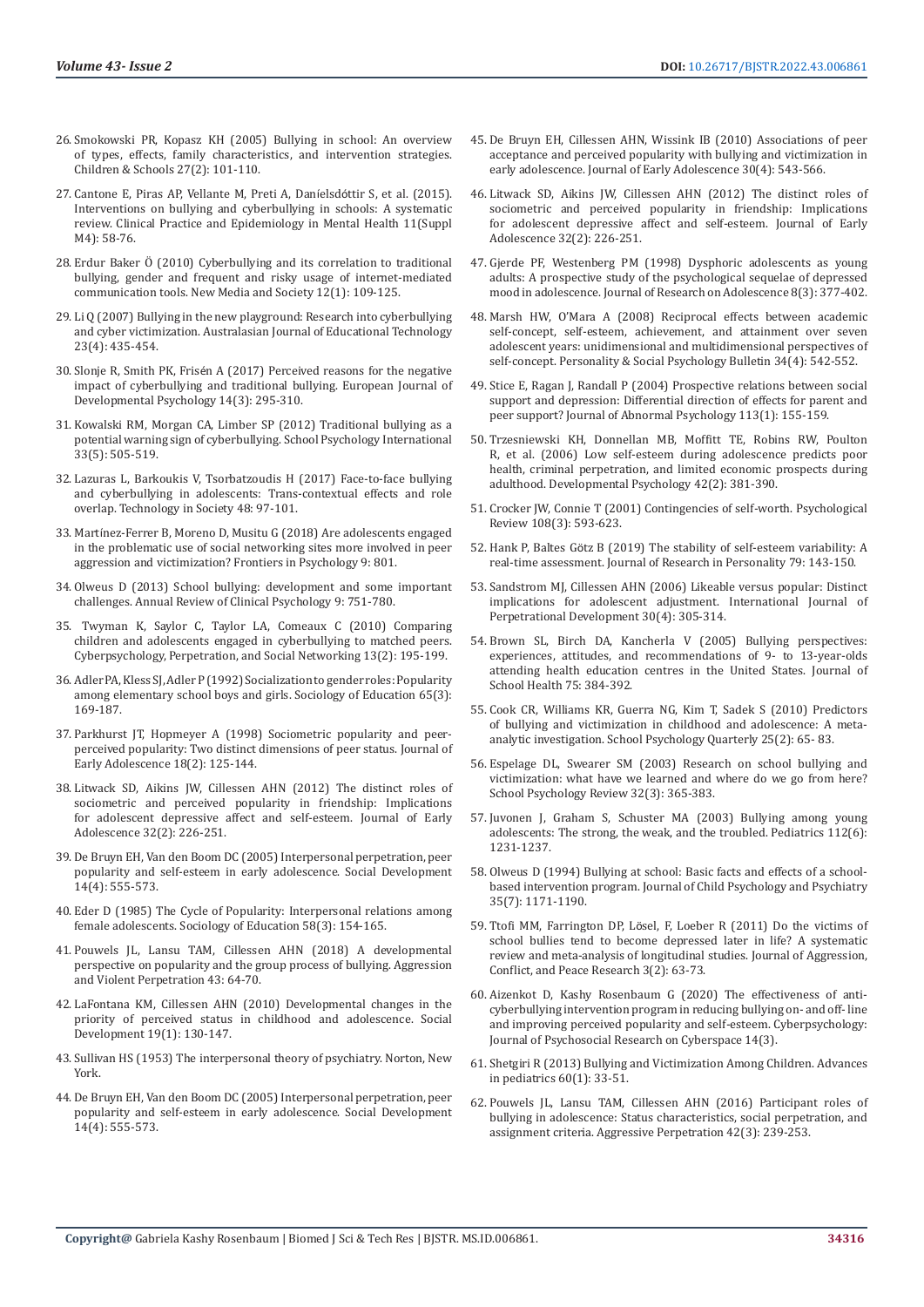- 63. [Tsaousis I \(2016\) The relationship of self-esteem to bully perpetration](https://www.sciencedirect.com/science/article/abs/pii/S1359178916301355)  [and peer victimization among schoolchildren and adolescents: A meta](https://www.sciencedirect.com/science/article/abs/pii/S1359178916301355)[analytic review. Aggression and Violent Perpetration 31: 186-199.](https://www.sciencedirect.com/science/article/abs/pii/S1359178916301355)
- 64. [Barker ED, Arseneault L, Brendgen M, Fontaine N, Maughan B \(2008\)](https://pubmed.ncbi.nlm.nih.gov/18665001/)  [Joint development of bullying and victimization in adolescence: Relations](https://pubmed.ncbi.nlm.nih.gov/18665001/)  [to delinquency and self-harm. Journal of the American Academy of Child](https://pubmed.ncbi.nlm.nih.gov/18665001/)  [& Adolescent Psychiatry 47\(9\): 1030-1038.](https://pubmed.ncbi.nlm.nih.gov/18665001/)
- 65. [Berger C, Caravita SC \(2016\) Why do early adolescents bully? Exploring](https://pubmed.ncbi.nlm.nih.gov/26584218/)  [the influence of prestige norms on social and psychological motives to](https://pubmed.ncbi.nlm.nih.gov/26584218/)  [bully. Journal of Adolescence 46: 45-56.](https://pubmed.ncbi.nlm.nih.gov/26584218/)
- 66. [Sijtsema JJ, Veenstra R, Lindenberg S, Salmivalli C \(2009\) Empirical test](https://pubmed.ncbi.nlm.nih.gov/18925635/)  [of bullies' status goals: Assessing direct goals, aggression, and prestige.](https://pubmed.ncbi.nlm.nih.gov/18925635/)  [Aggressive Behavior 35\(1\): 57-67.](https://pubmed.ncbi.nlm.nih.gov/18925635/)
- 67. [Witvliet M, Olthof T, Hoeksma JB, Goossens FA, Smits MS, \(2010\) Peer](https://research.vu.nl/en/publications/peer-group-affiliation-of-children-the-role-of-perceived-populari)  [group affiliation of children: The role of perceived popularity, likeability,](https://research.vu.nl/en/publications/peer-group-affiliation-of-children-the-role-of-perceived-populari)  [and behavioral similarity in bullying. Social Development 19\(2\): 285-](https://research.vu.nl/en/publications/peer-group-affiliation-of-children-the-role-of-perceived-populari) [303.](https://research.vu.nl/en/publications/peer-group-affiliation-of-children-the-role-of-perceived-populari)
- 68. [Rose CA, Simpson CG, Moss A \(2015\) The bullying dynamic: Prevalence](https://psycnet.apa.org/record/2015-13453-001)  [of involvement among a large-scale sample of middle and high school](https://psycnet.apa.org/record/2015-13453-001)  [youth with and without disabilities. Psychology in the Schools 52\(5\):](https://psycnet.apa.org/record/2015-13453-001)  [515-531.](https://psycnet.apa.org/record/2015-13453-001)
- 69. [Kozasa S, Oiji A, Kiyota A, Sawa T, Kim SY \(2017\) Relationship between the](https://pubmed.ncbi.nlm.nih.gov/29075310/)  [experience of being a bully/victim and mental health in preadolescence](https://pubmed.ncbi.nlm.nih.gov/29075310/)  [and adolescence: a cross-sectional study. Annals of general psychiatry](https://pubmed.ncbi.nlm.nih.gov/29075310/)  [16: 37.](https://pubmed.ncbi.nlm.nih.gov/29075310/)
- 70. [O'Moore M, Kirkham C \(2001\) Self-esteem and its relationship to](https://www.researchgate.net/publication/227900933_Self-esteem_and_its_relationship_to_bullying_behavior)  [bullying perpetration. Aggressive Perpetration 27\(4\): 269-283.](https://www.researchgate.net/publication/227900933_Self-esteem_and_its_relationship_to_bullying_behavior)
- 71. [Sung YH, Chen LM, Yen CF, Valcke M \(2018\) Double trouble: The](https://psycnet.apa.org/record/2018-42045-034)  [developmental process of school bully-victims. Children and Youth](https://psycnet.apa.org/record/2018-42045-034)  [Services Review 91: 279-288.](https://psycnet.apa.org/record/2018-42045-034)
- 72. [Pollastri AR, Cardemil EV, O'Donnell EH \(2010\) Self-esteem in](https://pubmed.ncbi.nlm.nih.gov/20040706/)  [pure bullies and bully/victims: A longitudinal analysis. Journal of](https://pubmed.ncbi.nlm.nih.gov/20040706/)  [interpersonal violence 25\(8\): 1489-1502.](https://pubmed.ncbi.nlm.nih.gov/20040706/)
- 73. [Lam DO, Liu AW \(2007\) The path through bullying a process model](https://www.researchgate.net/publication/226474944_The_Path_through_Bullying-A_Process_Model_from_the_Inside_Story_of_Bullies_in_Hong_Kong_Secondary_Schools)  [from the inside story of bullies in Hong Kong secondary schools. Child](https://www.researchgate.net/publication/226474944_The_Path_through_Bullying-A_Process_Model_from_the_Inside_Story_of_Bullies_in_Hong_Kong_Secondary_Schools)  [and Adolescent Social Work Journal 24\(1\): 53-75.](https://www.researchgate.net/publication/226474944_The_Path_through_Bullying-A_Process_Model_from_the_Inside_Story_of_Bullies_in_Hong_Kong_Secondary_Schools)
- 74. [Sekol I, Farrington DP \(2010\) The overlap between bullying and](https://www.researchgate.net/publication/227413855_The_overlap_between_bullying_and_victimization_in_adolescent_residential_care_Are_bullyvictims_a_special_category)  [victimization in adolescent residential care: Are bully/victims a special](https://www.researchgate.net/publication/227413855_The_overlap_between_bullying_and_victimization_in_adolescent_residential_care_Are_bullyvictims_a_special_category)  [category? Children and Youth Services Review 32\(12\): 1758-1769.](https://www.researchgate.net/publication/227413855_The_overlap_between_bullying_and_victimization_in_adolescent_residential_care_Are_bullyvictims_a_special_category)
- 75. [Rose CA, Simpson CG, Preast JL \(2016\) Exploring psychosocial predictors](https://psycnet.apa.org/record/2016-44789-005)  [of bullying involvement for students with disabilities. Remedial and](https://psycnet.apa.org/record/2016-44789-005)  [Special Education 37\(5\): 308-317.](https://psycnet.apa.org/record/2016-44789-005)
- 76. [Crick NR, Dodge KA \(1994\) A review and reformulation of social](https://www.semanticscholar.org/paper/A-review-and-reformulation-of-social-mechanisms-in-Crick-Dodge/074c8d14fada81b7ed63deafd044336524abeb2e)  [information-processing mechanisms in children's social adjustment.](https://www.semanticscholar.org/paper/A-review-and-reformulation-of-social-mechanisms-in-Crick-Dodge/074c8d14fada81b7ed63deafd044336524abeb2e)  [Psychological bulletin 115\(1\): 74.](https://www.semanticscholar.org/paper/A-review-and-reformulation-of-social-mechanisms-in-Crick-Dodge/074c8d14fada81b7ed63deafd044336524abeb2e)
- 77. [Crick NR, Dodge KA \(1996\) Social information-processing mechanisms](https://pubmed.ncbi.nlm.nih.gov/8706540/)  [in reactive and proactive aggression. Child Development 67\(3\): 993-](https://pubmed.ncbi.nlm.nih.gov/8706540/) [1002.](https://pubmed.ncbi.nlm.nih.gov/8706540/)
- 78. [Van Reemst L, Fischer T, Zwirs B \(2016\) Social information processing](https://pubmed.ncbi.nlm.nih.gov/25389278/)  [mechanisms and victimization: A literature review. Trauma, violence &](https://pubmed.ncbi.nlm.nih.gov/25389278/)  [abuse 17\(1\): 3-25.](https://pubmed.ncbi.nlm.nih.gov/25389278/)
- 79. [Zych I, Baldry AC, Farrington DP, Llorent VJ \(2019\) Are children involved](https://psycnet.apa.org/record/2018-14299-001)  [in cyberbullying low on empathy? A systematic review and meta](https://psycnet.apa.org/record/2018-14299-001)[analysis of research on empathy versus different cyberbullying roles.](https://psycnet.apa.org/record/2018-14299-001)  [Aggression and Violent Perpetration 45: 83-97.](https://psycnet.apa.org/record/2018-14299-001)
- 80. Ortega Baró[n J, Buelga S, Cava MJ, Torralba E \(2017\) School violence and](https://www.researchgate.net/publication/324495535_School_Violence_and_Attitude_Toward_Authority_of_Students_Perpetrators_of_Cyberbullying)  [attitude toward authority of students' perpetrators of cyberbullying.](https://www.researchgate.net/publication/324495535_School_Violence_and_Attitude_Toward_Authority_of_Students_Perpetrators_of_Cyberbullying)  [Revista de Psicodid](https://www.researchgate.net/publication/324495535_School_Violence_and_Attitude_Toward_Authority_of_Students_Perpetrators_of_Cyberbullying)áctica 22: 1-83.
- 81. [Machimbarrena JM, Calvete E, Fern](https://pubmed.ncbi.nlm.nih.gov/30400659/)ández-González L, Álvarez-Bardón A, Álvarez-Ferná[ndez L, et al. \(2018\) Internet risks: An overview of](https://pubmed.ncbi.nlm.nih.gov/30400659/) [victimization in cyberbullying, cyber dating abuse, sexting, online](https://pubmed.ncbi.nlm.nih.gov/30400659/) [grooming and problematic internet use. International Journal of](https://pubmed.ncbi.nlm.nih.gov/30400659/) [Environmental Research and Public Health 15\(11\): 2471.](https://pubmed.ncbi.nlm.nih.gov/30400659/)
- 82. [Mitchell KJ, Jones LM \(2015\) Cyberbullying and bullying must be](https://pubmed.ncbi.nlm.nih.gov/25907647/) [studied within a broader peer victimization framework. The Journal](https://pubmed.ncbi.nlm.nih.gov/25907647/) [of Adolescent Health: Official Publication of The Society for Adolescent](https://pubmed.ncbi.nlm.nih.gov/25907647/) [Medicine 56\(5\): 473-474.](https://pubmed.ncbi.nlm.nih.gov/25907647/)
- 83. Slonje R, Smith PK, Frisé[n A \(2017\) Perceived reasons for the negative](https://psycnet.apa.org/record/2017-11045-004) [impact of cyberbullying and traditional bullying. European Journal of](https://psycnet.apa.org/record/2017-11045-004) [Developmental Psychology 14\(3\): 295-310.](https://psycnet.apa.org/record/2017-11045-004)
- 84. Ttofi MM, Farrington DP, Lö[sel F, Crago RV, Theodorakis N \(2016\) School](https://psycnet.apa.org/record/2015-15687-001) [bullying and drug use later in life: A meta-analytic investigation. School](https://psycnet.apa.org/record/2015-15687-001) [psychology quarterly 31\(1\): 8-27.](https://psycnet.apa.org/record/2015-15687-001)
- 85. Aizenkot D (2017) WhatsApp cyberbullying among children and adolescents in Israel: A pilot research. Educational Counseling 20: 363- 389.
- 86. [Aizenko D, Kashy Rosenbaum G \(2018\) Cyberbullying in WhatsApp](https://journals.sagepub.com/doi/abs/10.1177/1461444818782702) [classmates` groups: Evaluation of a prevention program implemented](https://journals.sagepub.com/doi/abs/10.1177/1461444818782702) [in Israeli elementary and middle school classrooms. New Media and](https://journals.sagepub.com/doi/abs/10.1177/1461444818782702) [Society 20\(12\): 4709-4727.](https://journals.sagepub.com/doi/abs/10.1177/1461444818782702)
- 87. [Aizenkot D, Kashy Rosenbaum G \(2019\) Cyberbullying victimization in](https://pubmed.ncbi.nlm.nih.gov/31006326/) [WhatsApp classmate groups among Israeli elementary, middle, and high](https://pubmed.ncbi.nlm.nih.gov/31006326/) [school students. Journal of Interpersonal Violence 36\(15-16\): NP8498-](https://pubmed.ncbi.nlm.nih.gov/31006326/) [NP8519.](https://pubmed.ncbi.nlm.nih.gov/31006326/)
- 88. [Heiman T, Olenik Shemesh D \(2015\) Cyberbullying experience and](https://www.researchgate.net/publication/240306418_Cyberbullying_Experience_and_Gender_Differences_Among_Adolescents_in_Different_Educational_Settings) [gender differences among adolescents in different educational settings.](https://www.researchgate.net/publication/240306418_Cyberbullying_Experience_and_Gender_Differences_Among_Adolescents_in_Different_Educational_Settings) [Journal of Learning Disabilities 48\(2\): 146-155.](https://www.researchgate.net/publication/240306418_Cyberbullying_Experience_and_Gender_Differences_Among_Adolescents_in_Different_Educational_Settings)
- 89. Willard NE (2007) Cyberbullying and cyberthreats: Responding to the challenge of online social aggression, threats, and distress. Champaign, IL: Research Press.
- 90. Piers EV, Harris DB, Herzberg DS (2002) Manual for the Piers-Harris 2: Children's self-concept scale (2nd Edn.)., Western Psychological Services, Los Angeles, CA.
- 91. Rosenberg M (1965) Society and the adolescent self-image. Princeton University Press, Princeton, Nj.
- 92. [Hobfoll SE, Walfisch S \(1984\) Coping with a threat to life: A longitudinal](https://pubmed.ncbi.nlm.nih.gov/6711495/) [study of self-concept, social support, and psychological distress.](https://pubmed.ncbi.nlm.nih.gov/6711495/) [American Journal of Community Psychology 12\(1\): 87-100.](https://pubmed.ncbi.nlm.nih.gov/6711495/)
- 93. [Silber E, Tippett JS \(1965\) Self-esteem: Clinical assessment and](https://psycnet.apa.org/record/1965-15442-001) [measurement validation. Psychological Reports 16\(3\): 1017-1071.](https://psycnet.apa.org/record/1965-15442-001)
- 94. [Shorkey CT, Whiteman VL \(1978\) Correlations between standard English](https://psycnet.apa.org/record/1980-26882-001) [and dialectical Spanish versions of five personality scales. Psychological](https://psycnet.apa.org/record/1980-26882-001) [Reports 43\(3, Pt 1\): 910.](https://psycnet.apa.org/record/1980-26882-001)
- 95. Hayes AF (2017) Introduction to mediation, moderation, and conditional process analysis: A regression-based approach (2<sup>nd</sup> Edn.)., The Guilford Press, New York, USA.
- 96. [Hayes AF, Montoya AK \(2017\) A tutorial on testing, visualizing, and](https://www.researchgate.net/publication/312545401_A_Tutorial_on_Testing_Visualizing_and_Probing_an_Interaction_Involving_a_Multicategorical_Variable_in_Linear_Regression_Analysis) [probing an interaction involving a multicategorical variable in linear](https://www.researchgate.net/publication/312545401_A_Tutorial_on_Testing_Visualizing_and_Probing_an_Interaction_Involving_a_Multicategorical_Variable_in_Linear_Regression_Analysis) [regression analysis. Communication Methods and Measures 11\(1\): 1-30.](https://www.researchgate.net/publication/312545401_A_Tutorial_on_Testing_Visualizing_and_Probing_an_Interaction_Involving_a_Multicategorical_Variable_in_Linear_Regression_Analysis)
- 97. [Lamb J, Pepler DJ, Craig W \(2009\) Approach to bullying and victimization.](https://pubmed.ncbi.nlm.nih.gov/19366941/) [Canadian Family Physician 55\(4\): 356-360.](https://pubmed.ncbi.nlm.nih.gov/19366941/)
- 98. Tabachnick BG, Fidell LS (2001) Using multivariate statistics. Allyn & Bacon, Boston, MA.